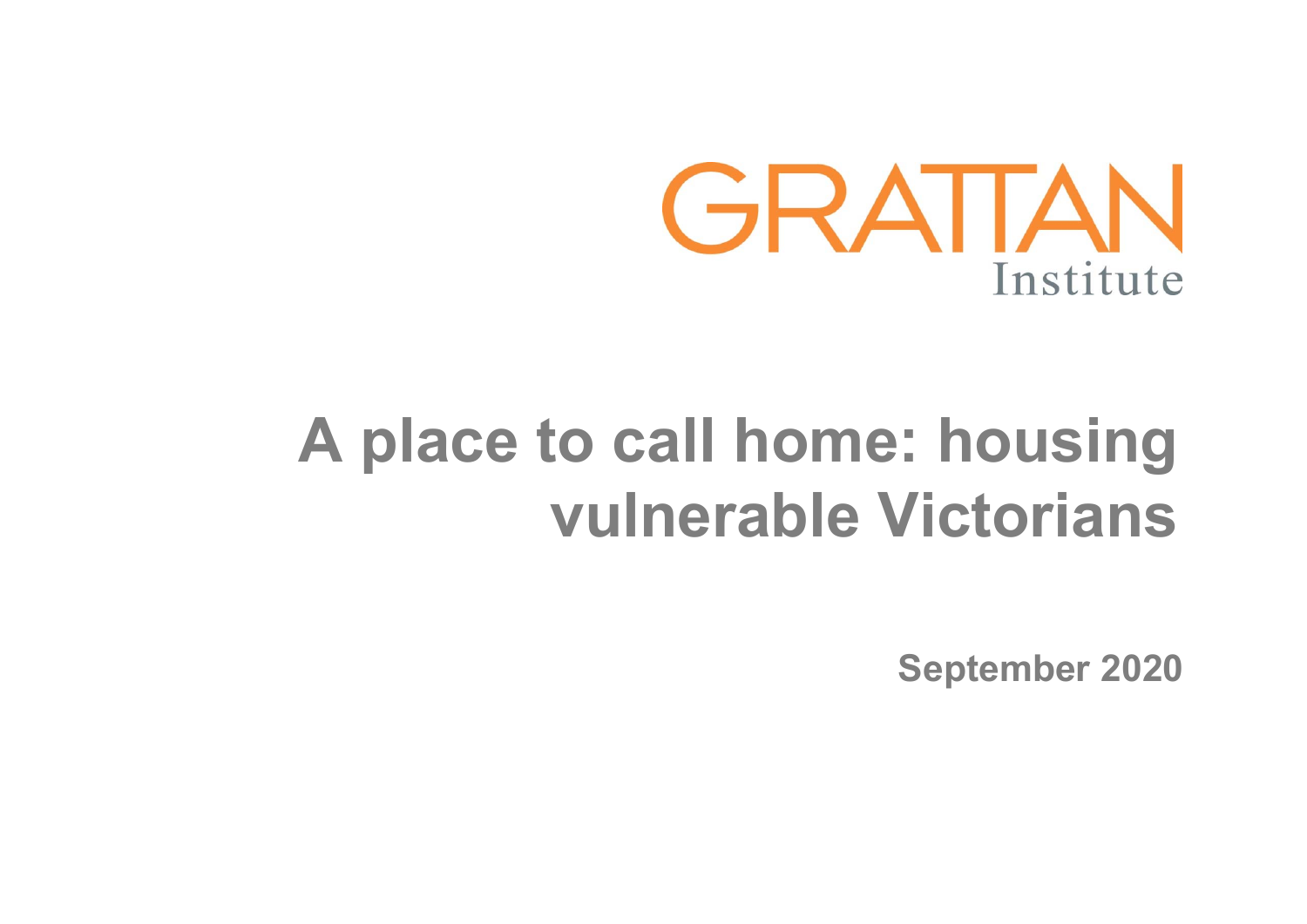

### **Housing vulnerable Victorians**

#### **Housing isn't affordable to low-income earners**

- Low-income households are spending more of their budgets on housing
- Victoria's **homelessness** problem is getting worse
- Worsening housing affordability **widens inequality**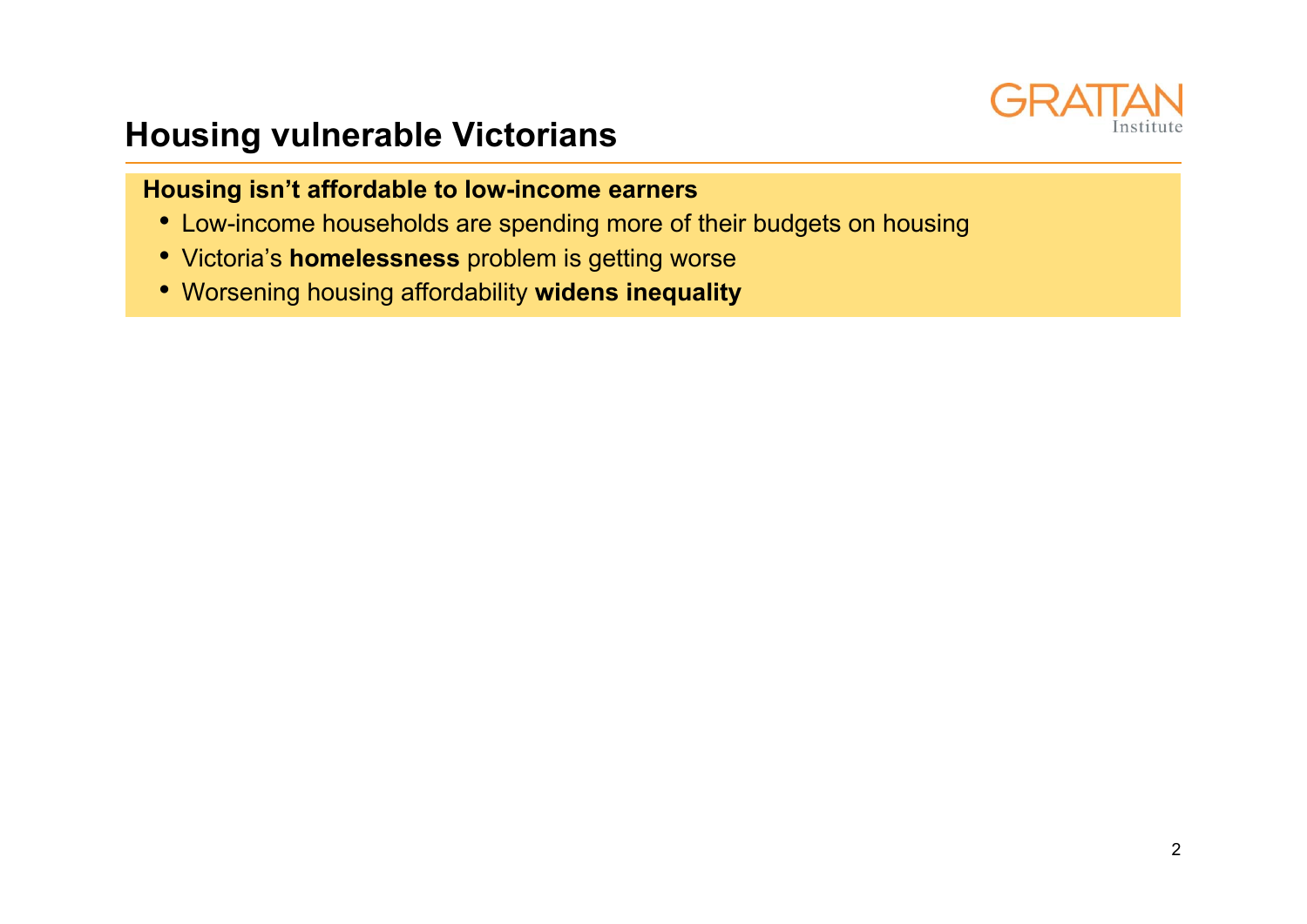#### **Low-income Victorians are spending more of their**   $GIR$ **incomes on housing**



Share of income spent on housing

*Sources: ABS Household Expenditure Survey 2017-18, Grattan analysis.*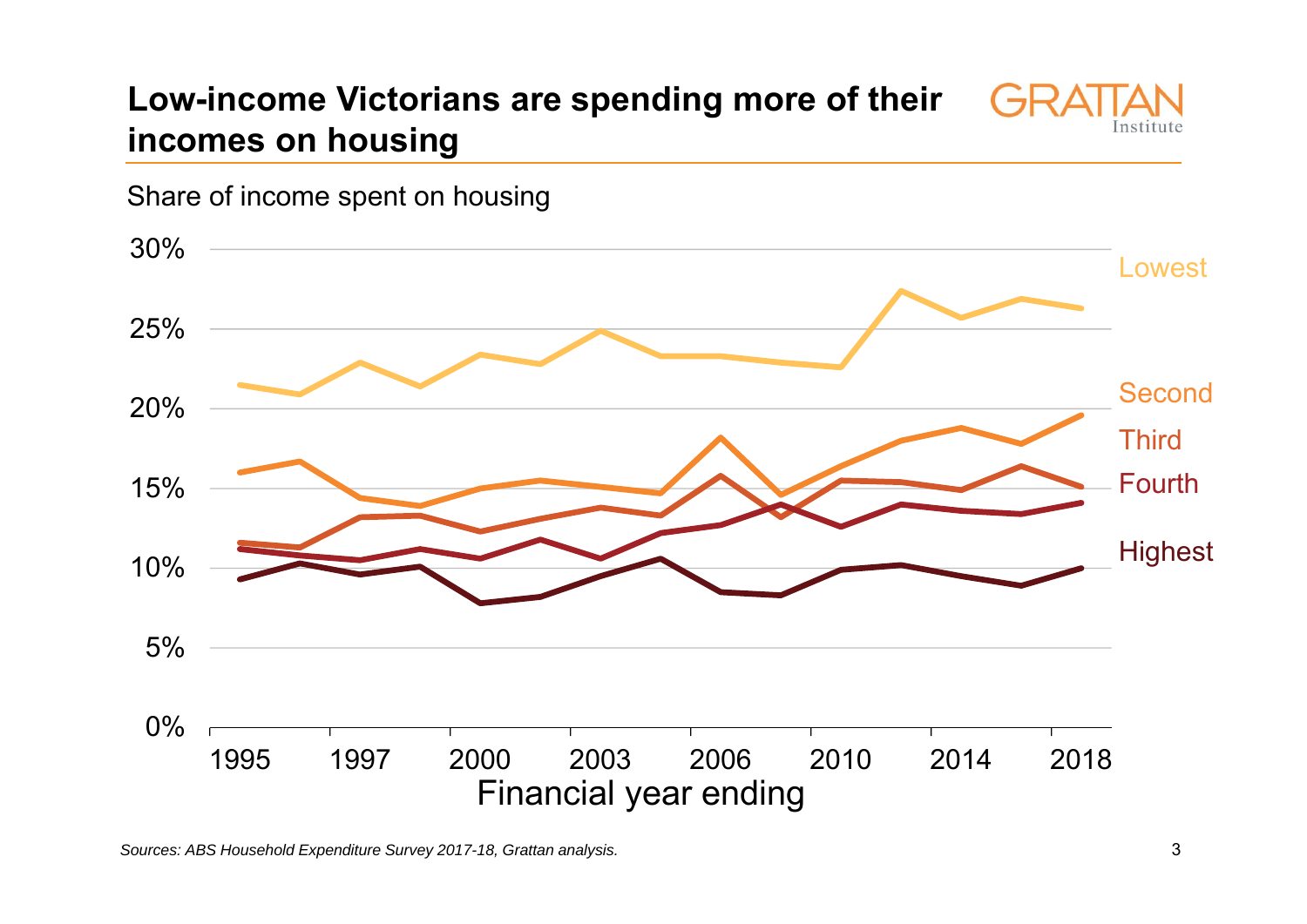### **Households that rent are much more vulnerable – particularly young people on income support**



Per cent of households facing at least one financial stress, 2015-2016



*Notes: Financial stress defined as money shortage leading to 1) skipped meals; 2) not heating home; 3) failing to pay gas, electricity or telephone bills on time; or 4) failing to pay registration insurance on time. 'Pension' includes everyone over the age of 65 who receives social assistance benefits in cash of more than \$100 per week. 'Welfare' includes those who receive more than \$100 per week from a disability support pension, carer payment, unemployment or student allowance, or other government pension. Sources: ABS Household Expenditure Survey 2015-16, Grattan analysis.*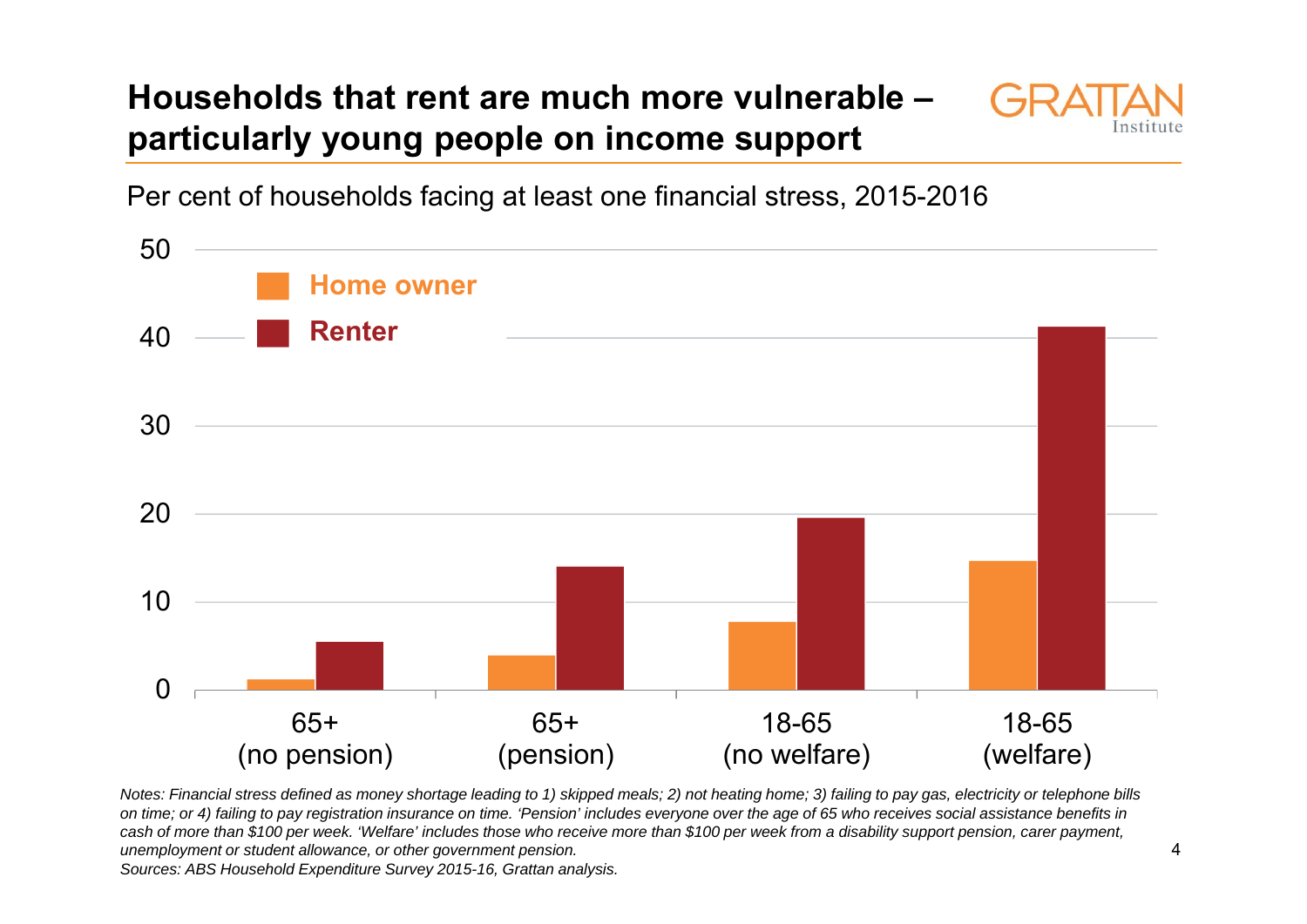### **Homelessness is increasing, especially among overcrowded dwellings**



Number of homeless per 10,000 of population, per state, 2006 to 2016



Note: The NT is excluded for readability. Sources: Estimating Homelessness, ABS (2016)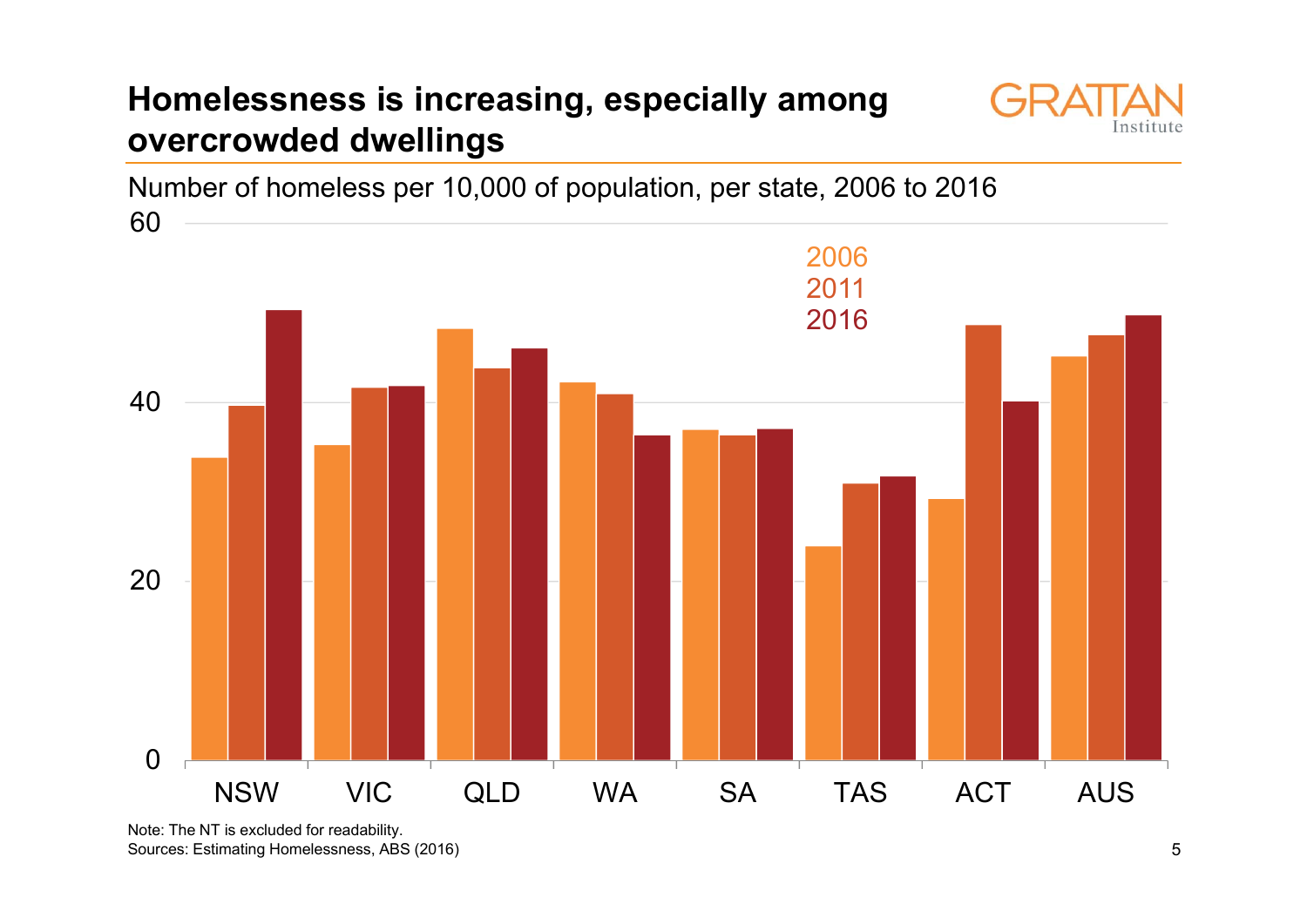

### **Most homeless Victorians are under the age of 35**

Number of homeless per 10,000 of population, per state, 2006 to 2016

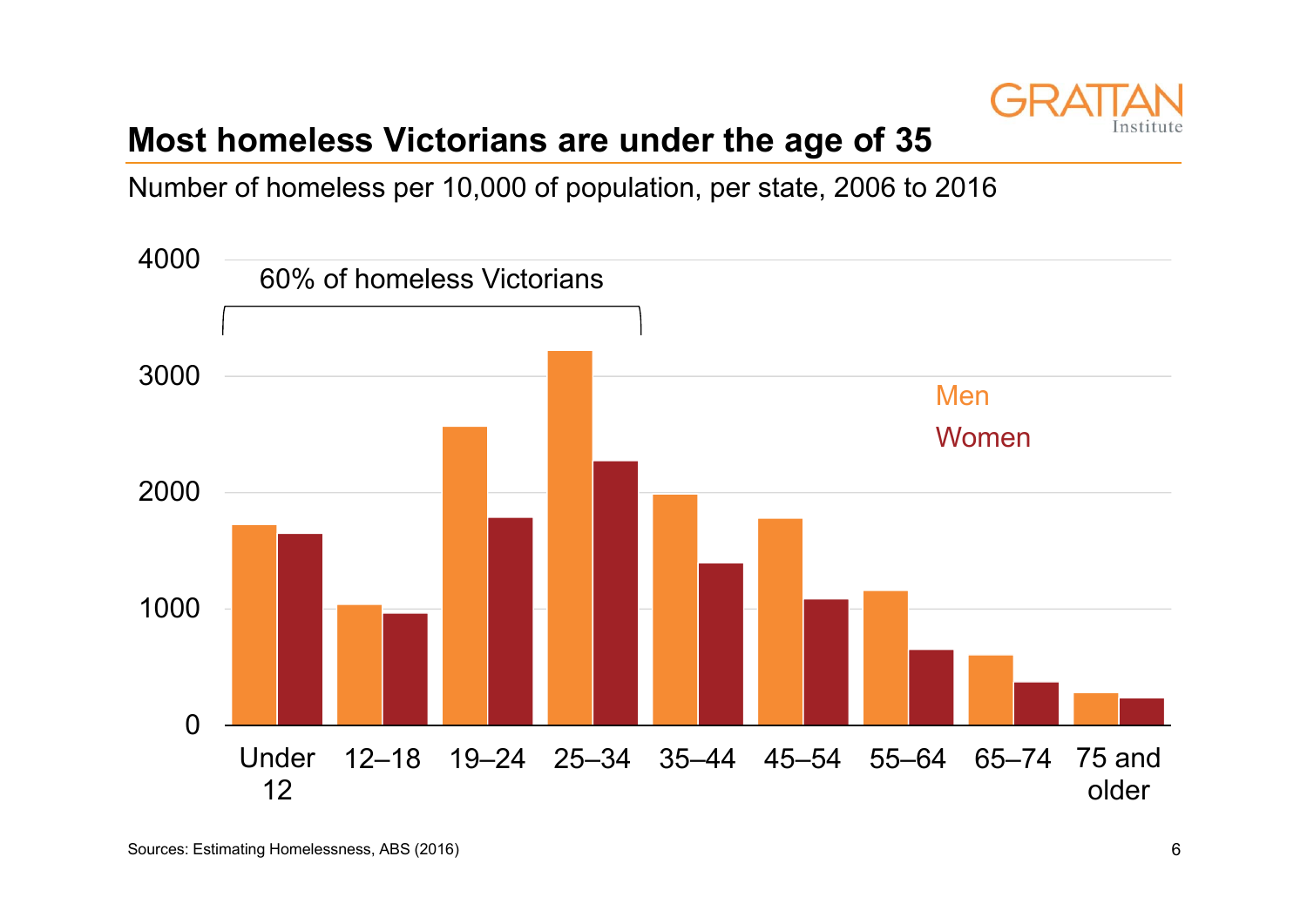### **Incomes have risen across the board; but less so after housing costs**



Real growth from 2003-04 to 2015-16 per equivalised household



*Notes: Income estimates for 2003–04 onwards are not perfectly comparable with estimates for 2015-16 due to improvements in measuring income introduced in the 2007–08 cycle.* 

*Source: Source: for income, ABS SIH 2003-04 and SIH 2015-16; for wealth, ABS 6523.0 Household Income and Wealth*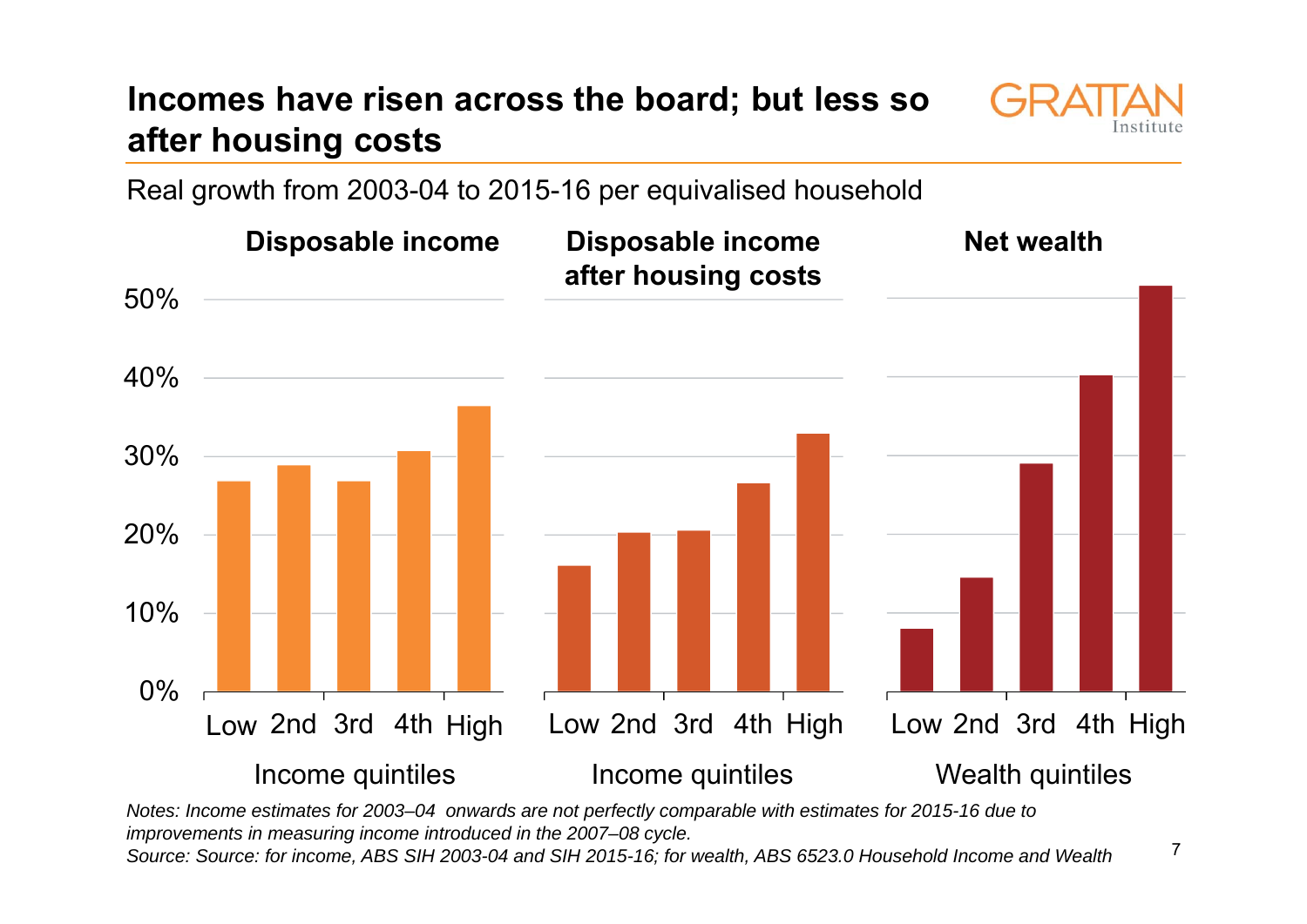### **The challenges faced by low-income earners in securing affordable housing**









Housing is **more expensive than it should be** because our cities have not built enough housing to meet the needs of Australia's growing population.

Some **householdscan't afford housing**, because their incomes are too low to cover the rent  $\alpha$  low to cover the rent  $\alpha$ 

Some households **face other barriers to accessing housing**, such as those with severe disabilities, mental health, or other issues.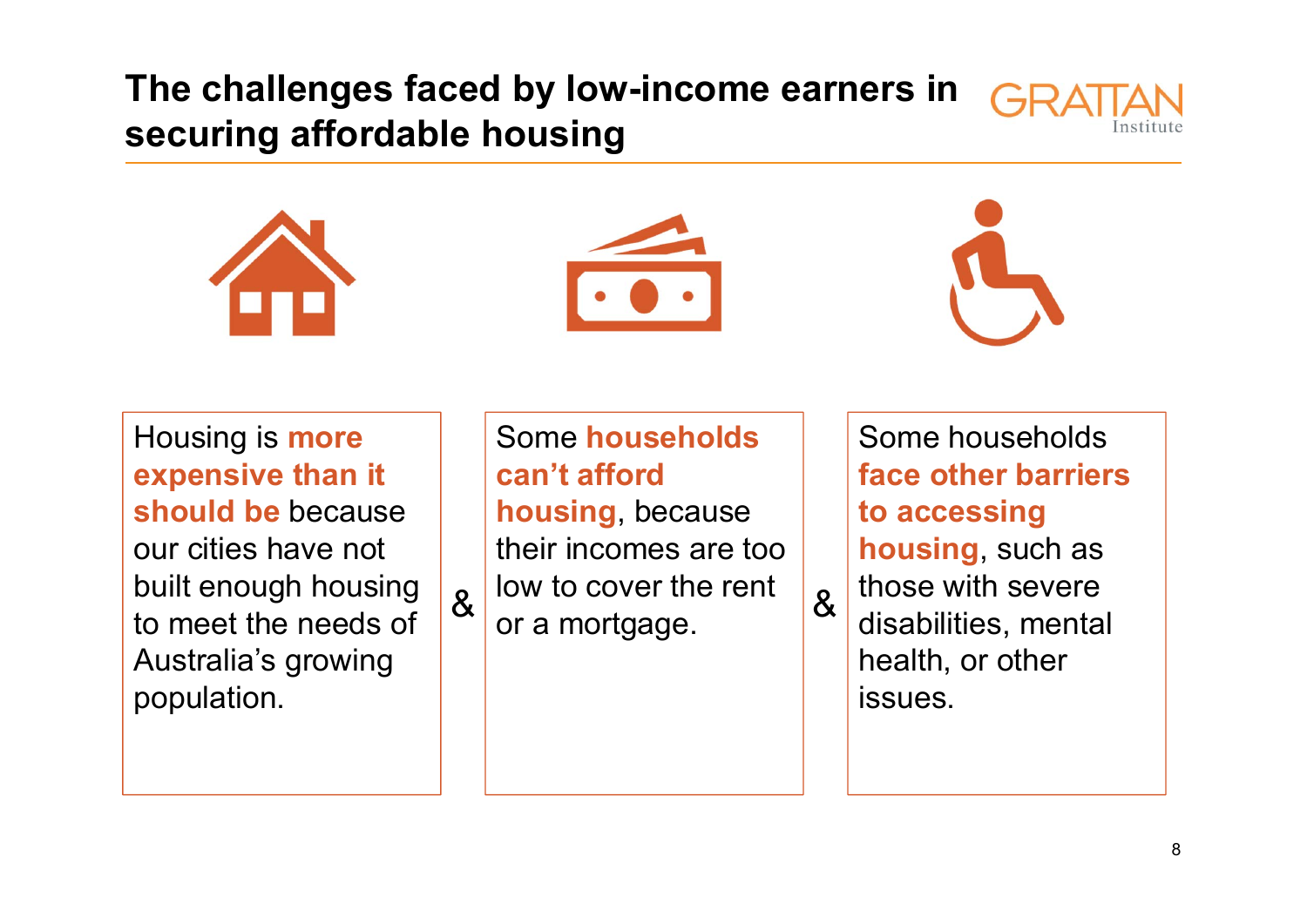

### **Housing low-income Australians in need**

#### **Housing isn't affordable to low-income earners**

- Low-income households are spending more of their budgets on housing
- Victoria's **homelessness** problem is getting worse
- Worsening housing affordability **widens inequality**

#### **Housing supply matters for people at the bottom but policy is failing**

- **Private rental** is important for the bottom; but **construction** lags **population growth**
- **More supply** would **reduce rents**; **tenancy reforms** to make housing secure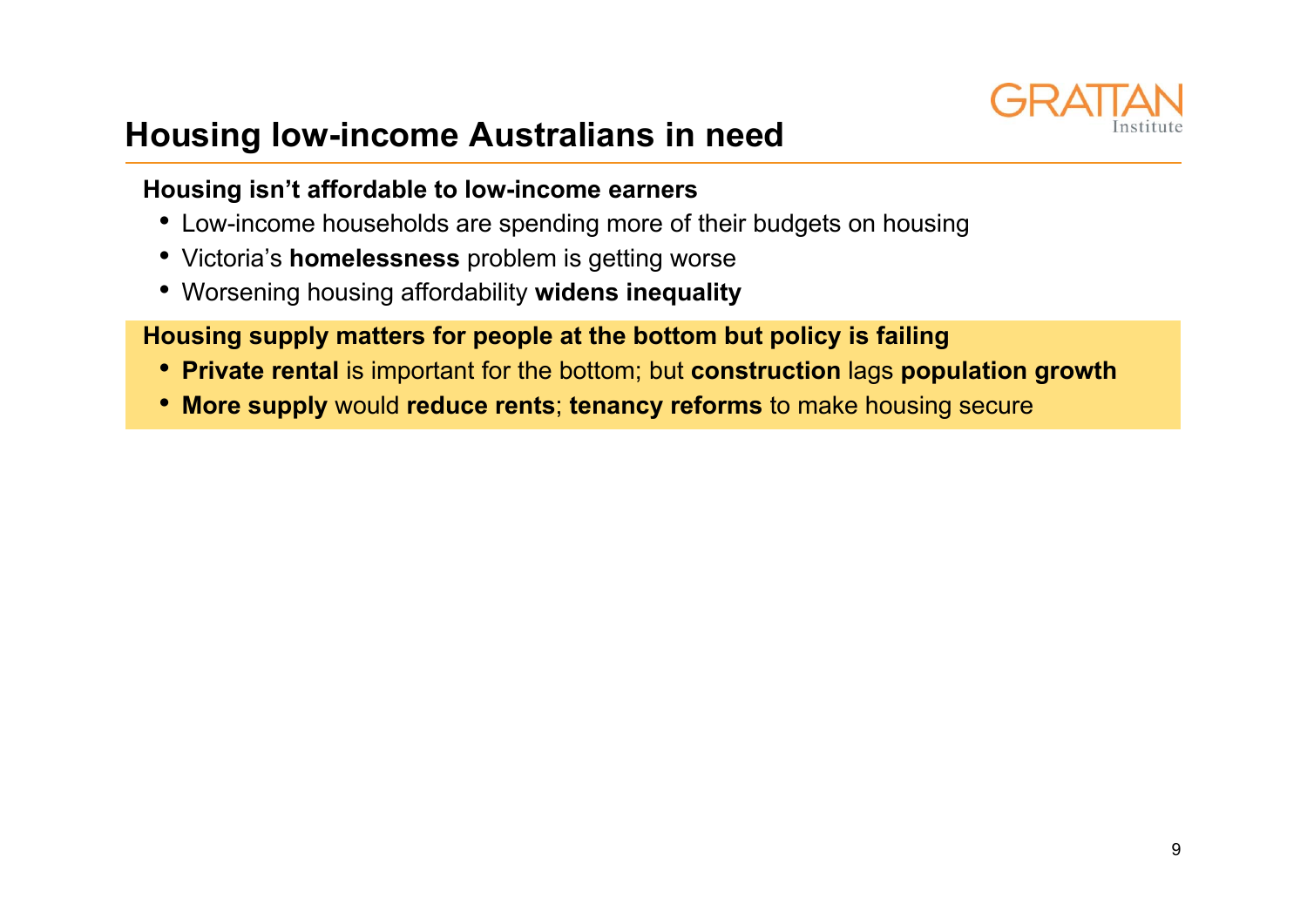

### **Younger, poorer Australians live in private rentals**

Share of each age and income quintile by housing tenure type, 2015-16



**Income quintile**

*Notes: Age groups are determined by the "Age of Household reference person" category given in the Survey of Income and Housing. Income quintiles are calculated by age group based on equivalised household disposable income Source: ABS Survey of Income and Housing (2017)*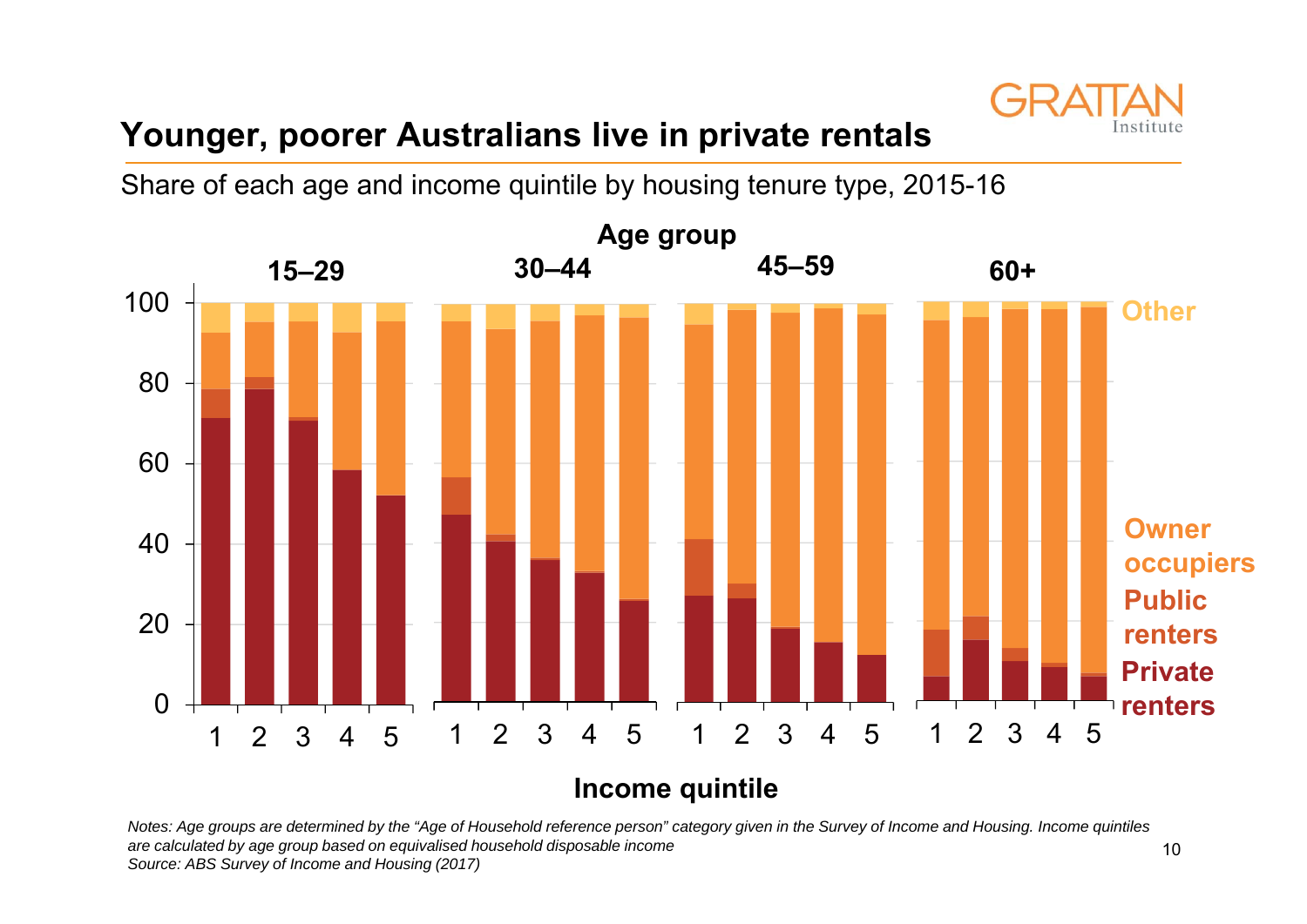### **Fewer low-income Australians own their homes compared to the past**



Home ownership rates by age and income, 1981 and 2016, per cent



*Notes: This graph updates Burke et al 2014 using Census data obtained from the ABS. Difficulties in accurately calculating household incomes across time using Census data means that changes in home ownership rates by age and income are indicative and small changes in ownership rates should*  be ignored. Excludes households with tenancy not stated (for 2016) and incomes not stated. Household age group according to age of household *reference person. Income quintiles are equivalised household income quintiles.* 

*Sources: ABS Census; Burke et al 2014 'Generational change in home purchase opportunity in Australia'; Grattan Institute*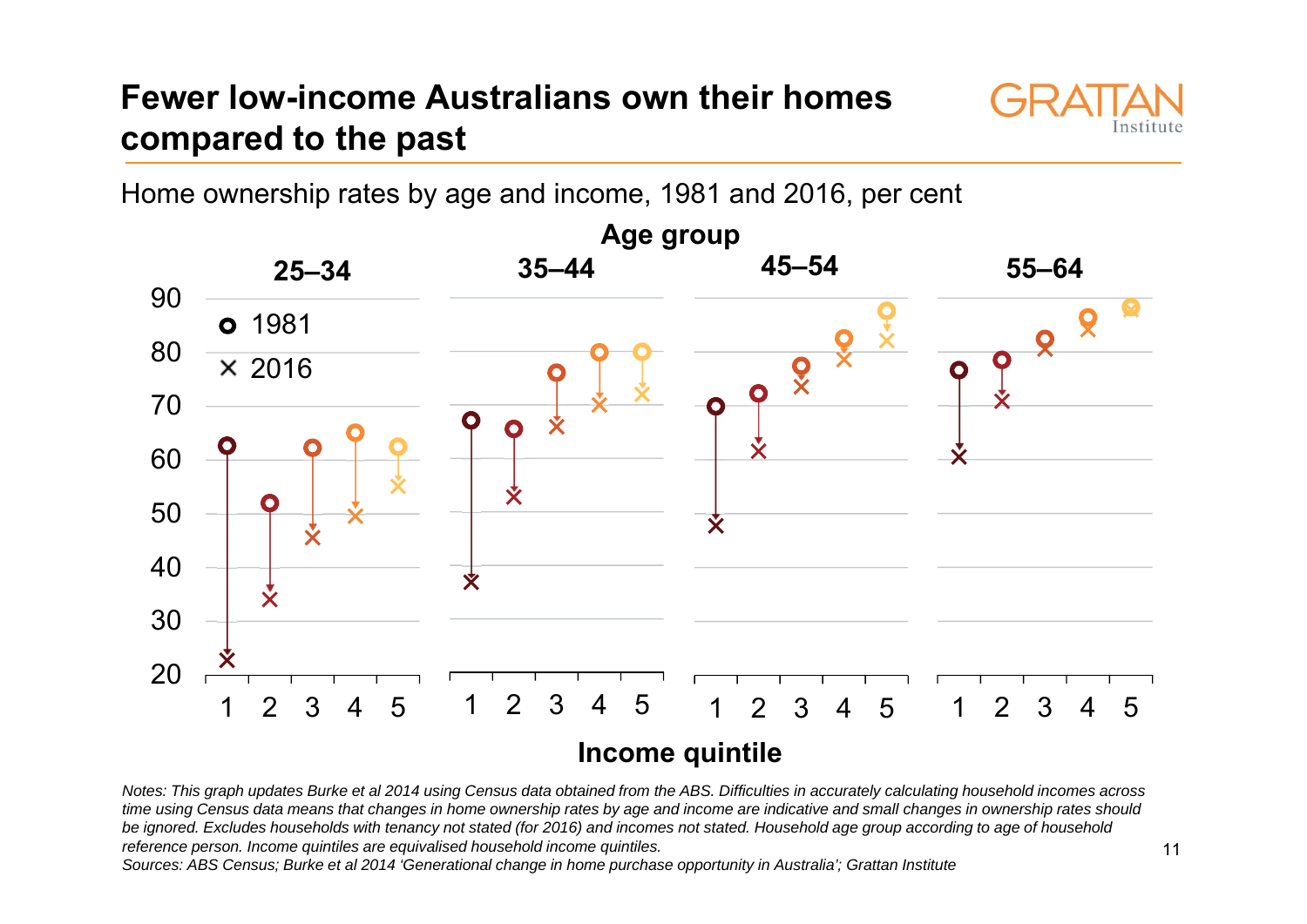

### **Retirees of the future are more likely to be renters**



Notes: Home ownership projections have been updated since Coates and Chen (2019) to exclude temporary migrants, many of whom are younger and have low rates of home ownership but are unlikely to stay in Australia long term. Source: ABS (2018); Grattan analysis.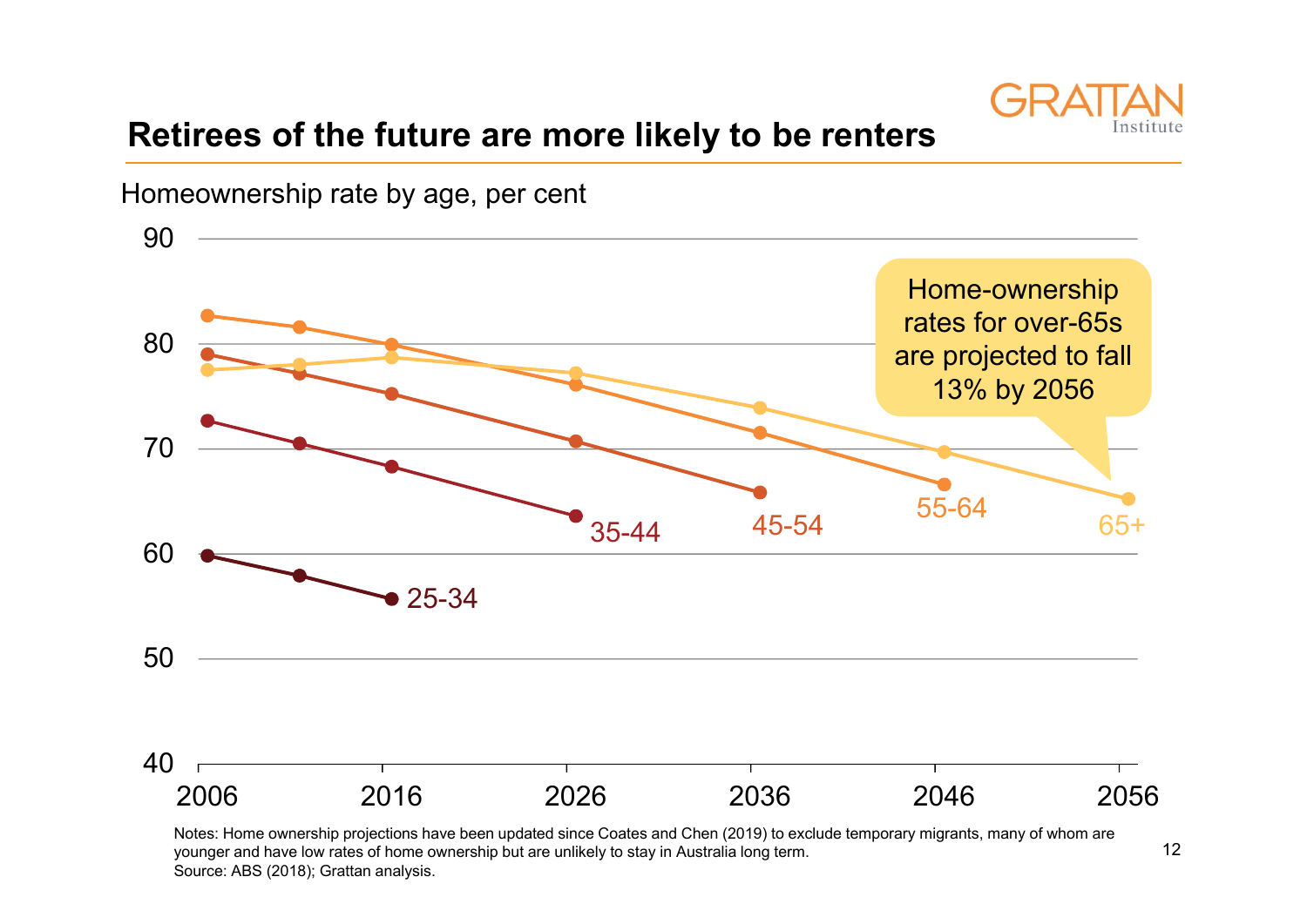### **There's a shortage of medium density housing compared to what people want**





13 *choose. Data may not sum to 100 due to rounding. Excludes dwellings listed as 'Not stated' and 'Other dwellings', such as caravans. Notes: 'Preferred stock' is from the survey of 700 residents about housing preferences from Grattan's 2011 report, The housing we'd Source: Census; Housing we'd choose; Grattan analysis*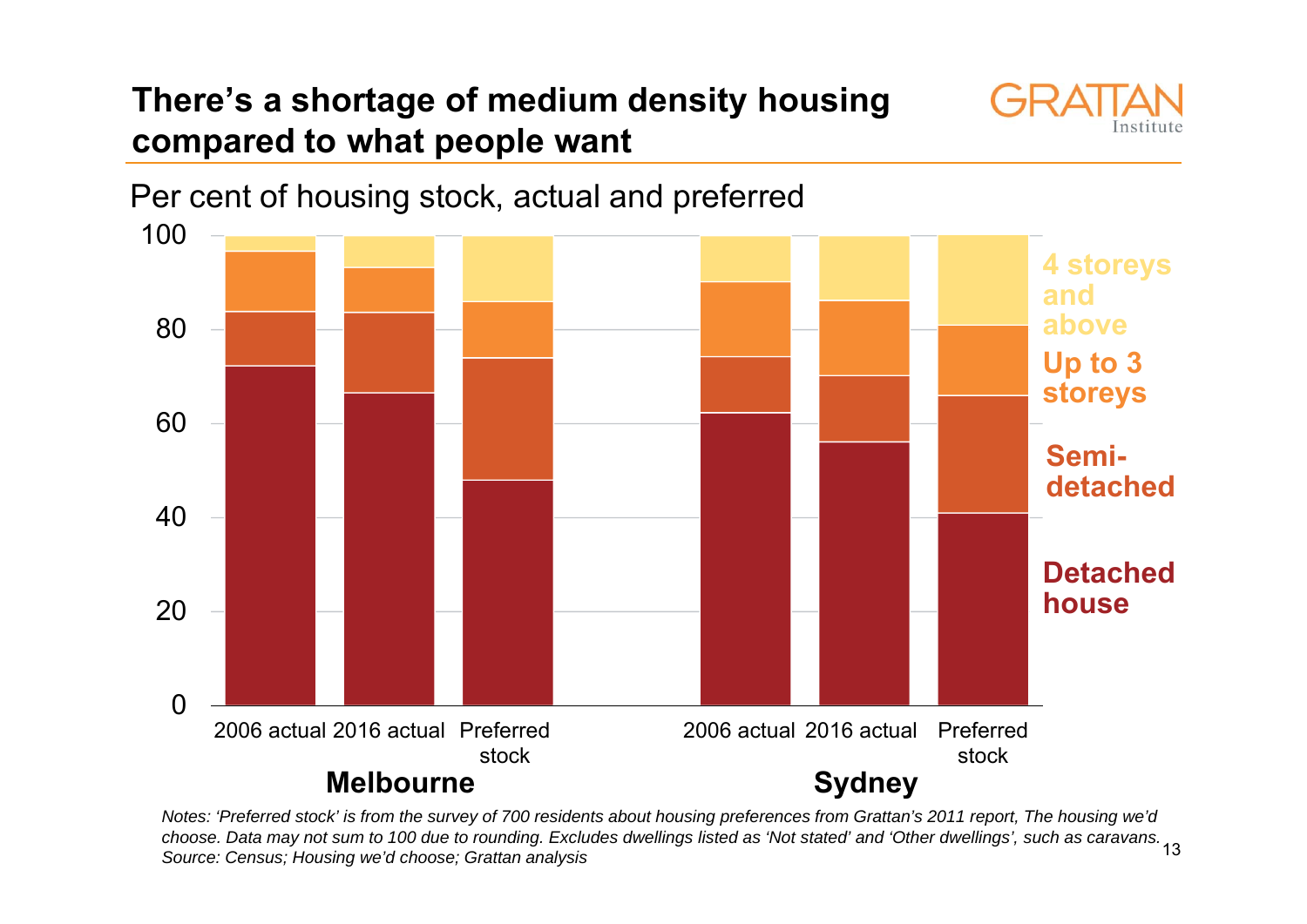### **And areas that built more have seen slower rent increases for those** *at the bottom*



Change in the bottom quintile of private market rents paid from 2011 to 2016, by SA4, per cent



Change in dwelling stock per 100 people

Notes: Excludes those with tenure type not stated. Private market includes those renting from a real estate agent, parent or other relative, or other individual Source: ABS Census Data (various years)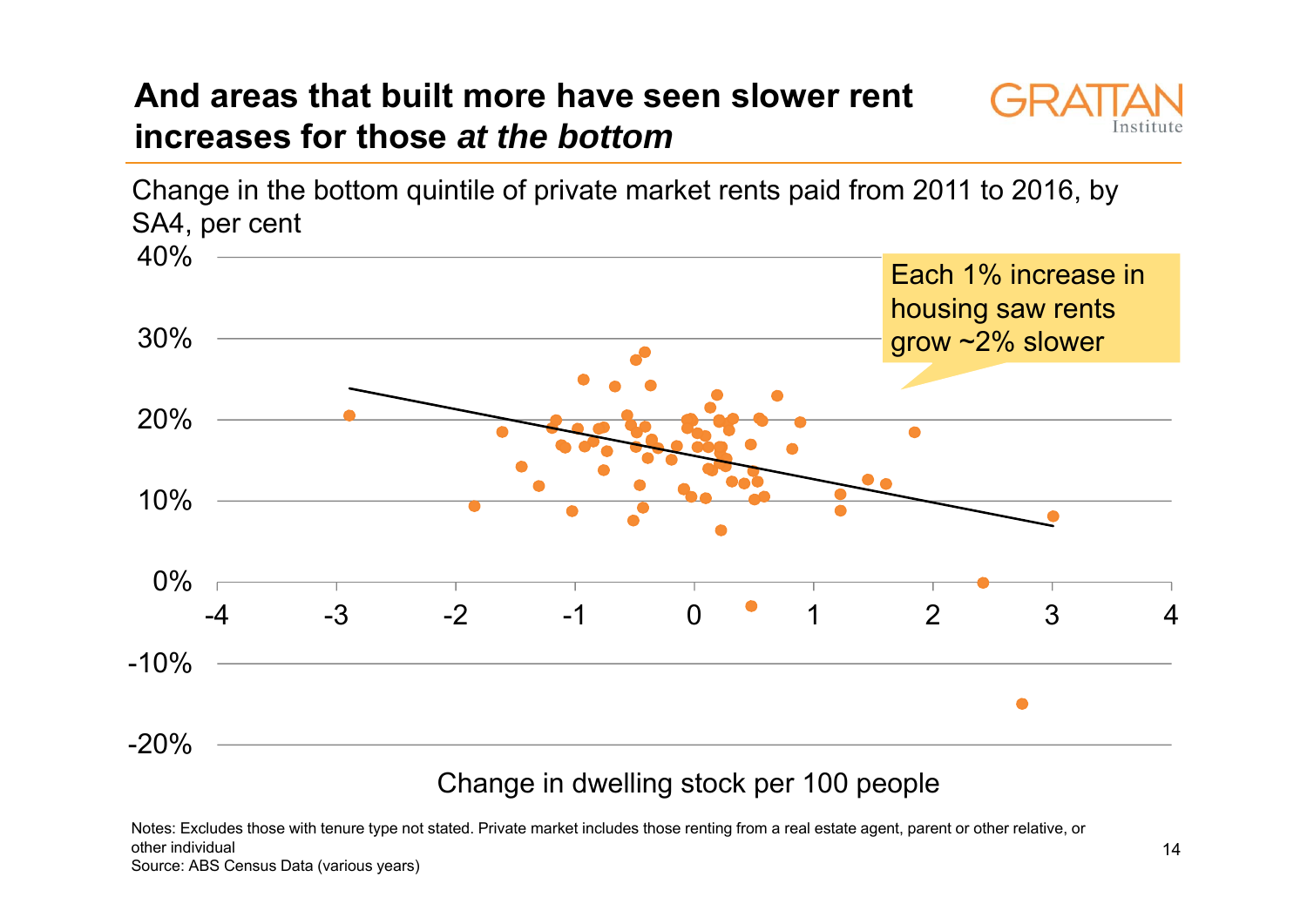### **Lower market rents could better house low-income Australians even without bigger rental subsidies**



Rental savings to low income private renter households, billions of dollars



Decrease in rents

Notes: Excludes those with tenure type not stated. Private market includes those renting from a real estate agent, parent or other relative, or other individual. Source: ABS Census Data (various years)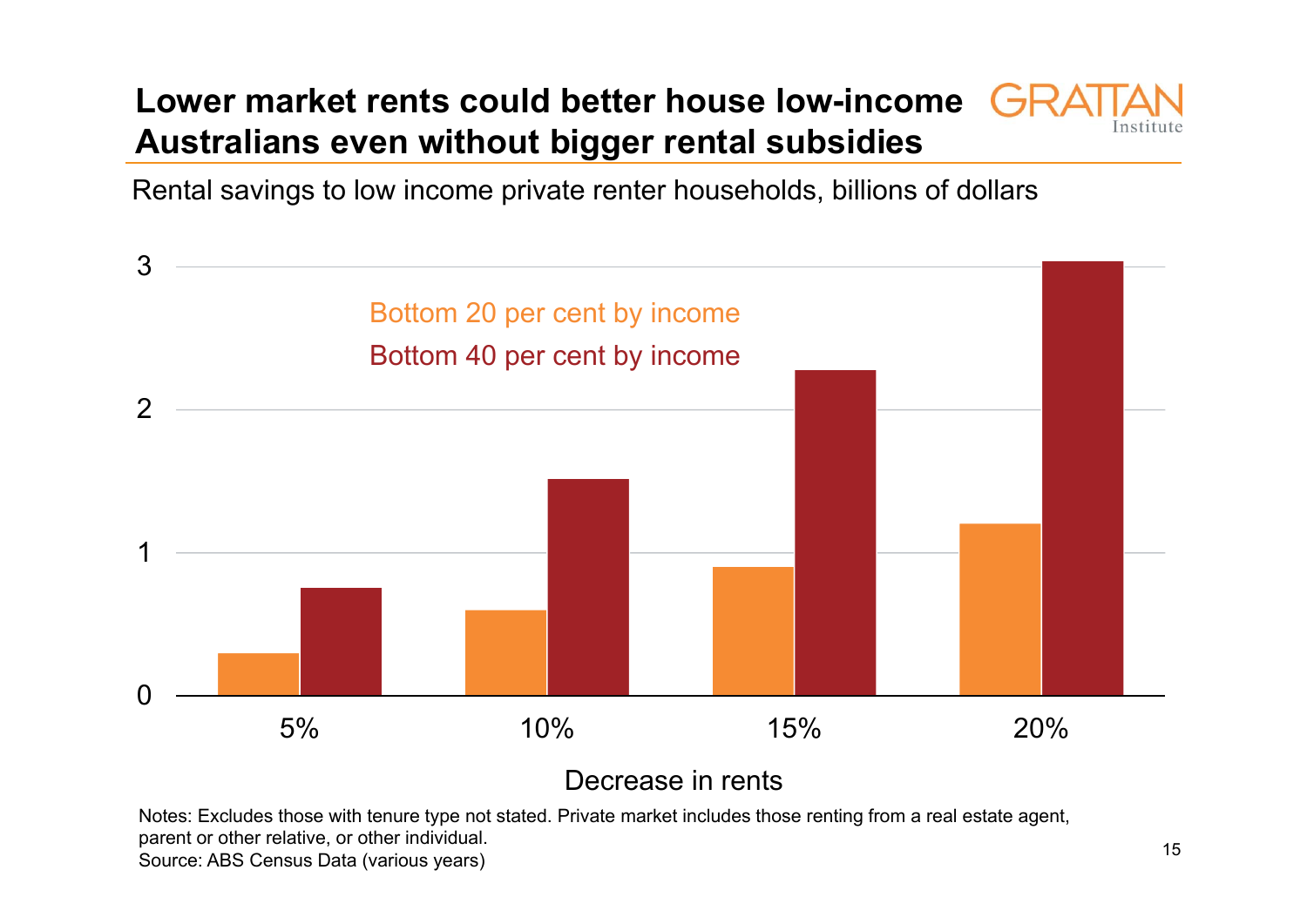### **Increasing rents is one of the key drivers of rising homelessness**



Increase in probability of entering homelessness among Journeys Home participants

Increased alcohol consumption Unemployment rate increases Experienced violence MaleYear 9 education or lowerEver been in state careFrequent drug use Low-income rents increasePreviously slept rough Never Been Employed



16*Notes: Journeys Home surveyed very disadvantaged income support recipients who were already at risk of homelessness. Therefore these results*  are not representative of the entire population. Low-income rents and the unemployment rate are structural variables measured at the SA4 level. Low-income rents are the 20<sup>th</sup> percentile of weekly rents. An increase in low-income rents is defined as a \$100 increase in weekly rent. An increase *in the unemployment rate is defined as a 1 per cent increase. Some of the variables are excluded for readability. Source: Johnson, Scutella, Tseng, and Wood (2018); Moschion (2017).*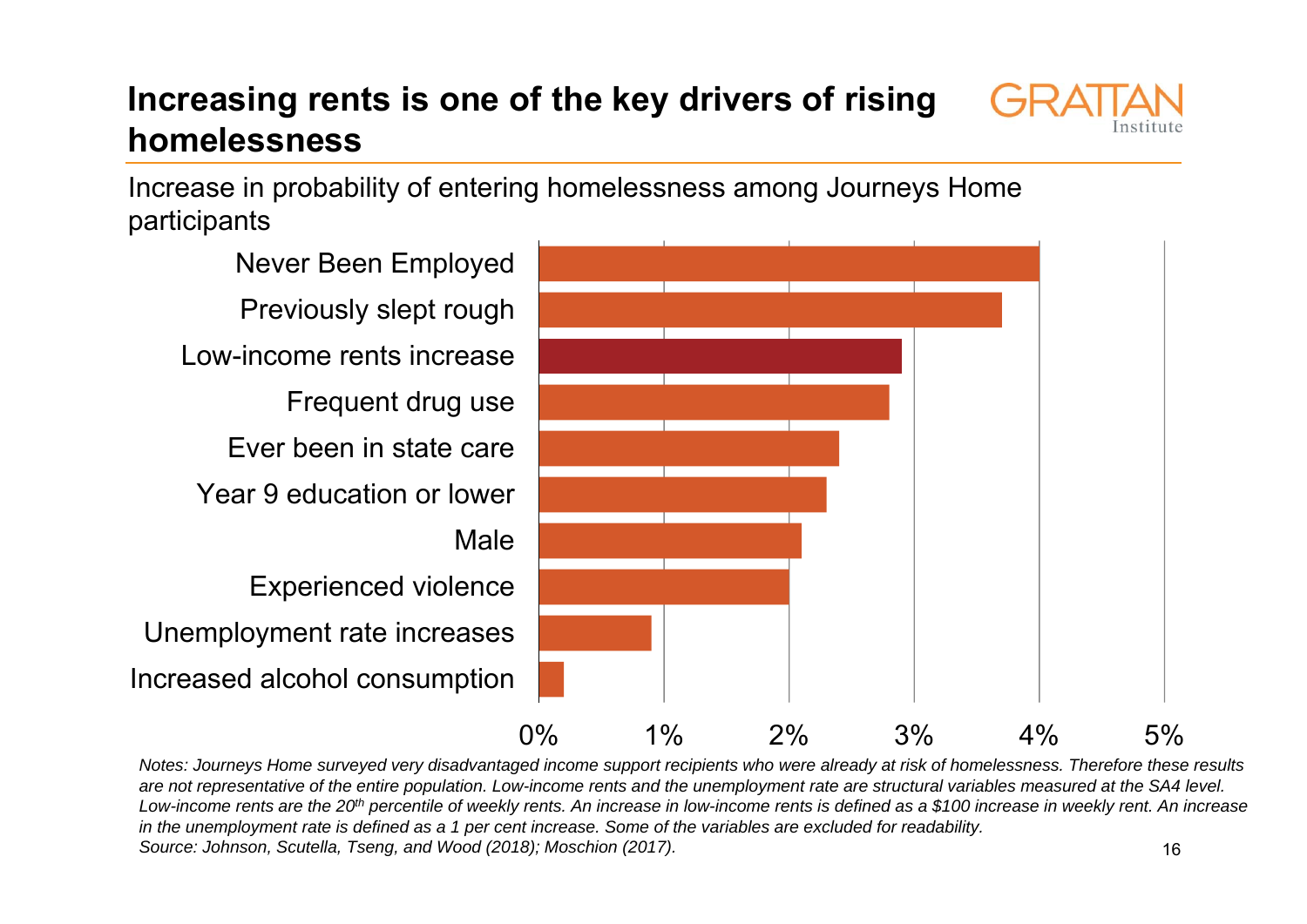

### **Housing low-income Australians in need**

#### **Housing isn't affordable to low-income earners**

- Low-income households are spending more of their budgets on housing
- Victoria's **homelessness** problem is getting worse
- Worsening housing affordability **widens inequality**

#### **Housing supply matters for people at the bottom but policy is failing**

- **Private rental** is important for the bottom; but **construction** lags **population growth**
- **More supply** would **reduce rents**; **tenancy reforms** to make housing secure

#### **Rent assistance is a cost-effective way to house most low-income earners**

- Rent assistance is **well targeted** by need; it's **fair**; but it **hasnt kept up with rental costs**
- Little evidence that Rent Assistance **pushes up rents**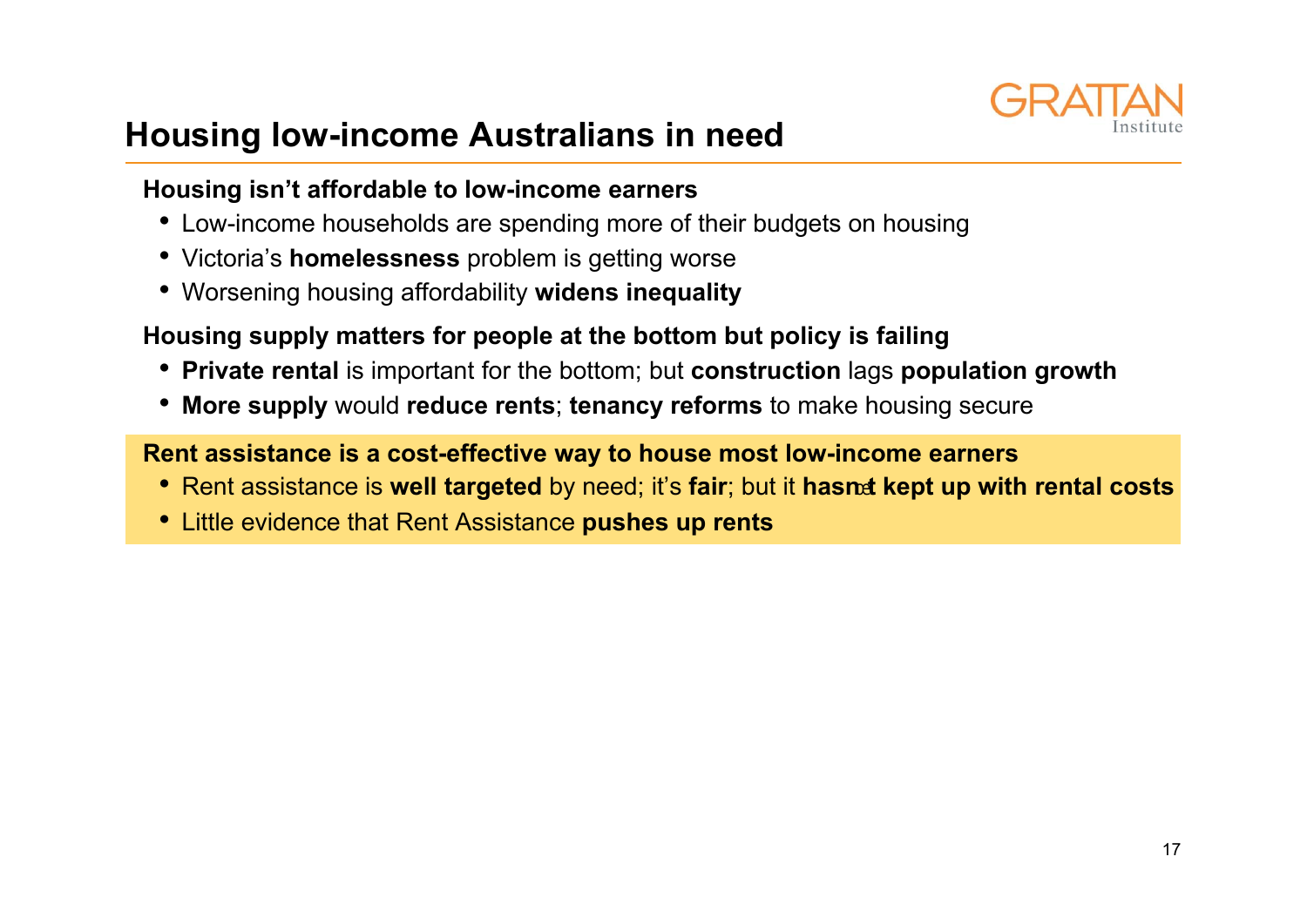### **Most rent assistance goes towards the bottom 20 per cent by wealth**

Rent assistance spending for private renters by household wealth decile, \$ millions

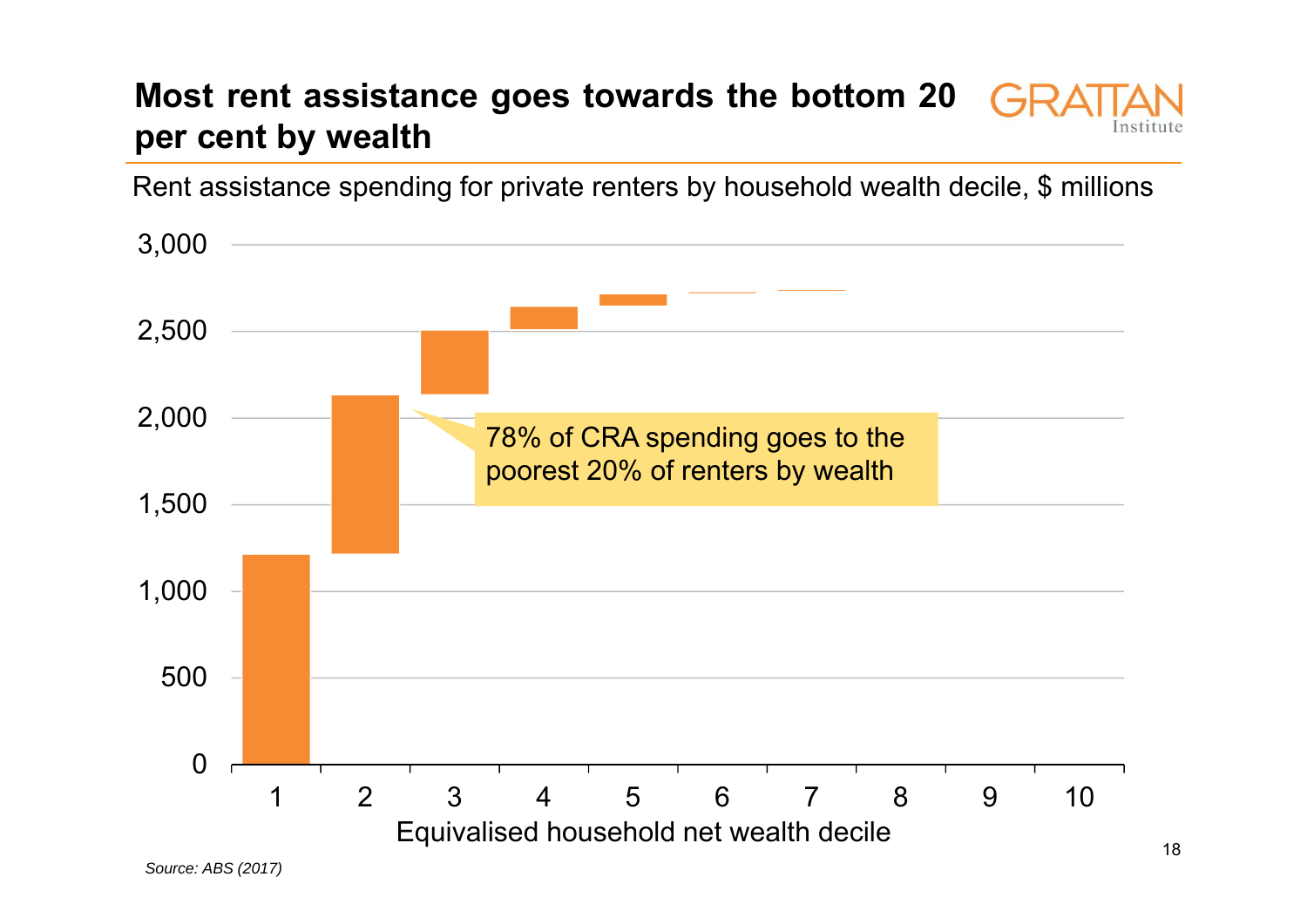### **Commonwealth Rent Assistance hasn't kept up with rents, or low-income households expenditure on rent**

*Rent, change in the maximum rate of CRA, low-income HH median expenditure on rent, index, weighted average of eight capital cities*



Note: Rent index for all households is constructed by the ABS using a weighted average of the eight capital cities. Max rate of Commonwealth Rent Assistance is indexed to CPI. Note that low-income households' median expenditure Sources: ABS (2019), 6401.0 - Consumer Price Index, Australia, Jun 2019, A2325841T, A2331876F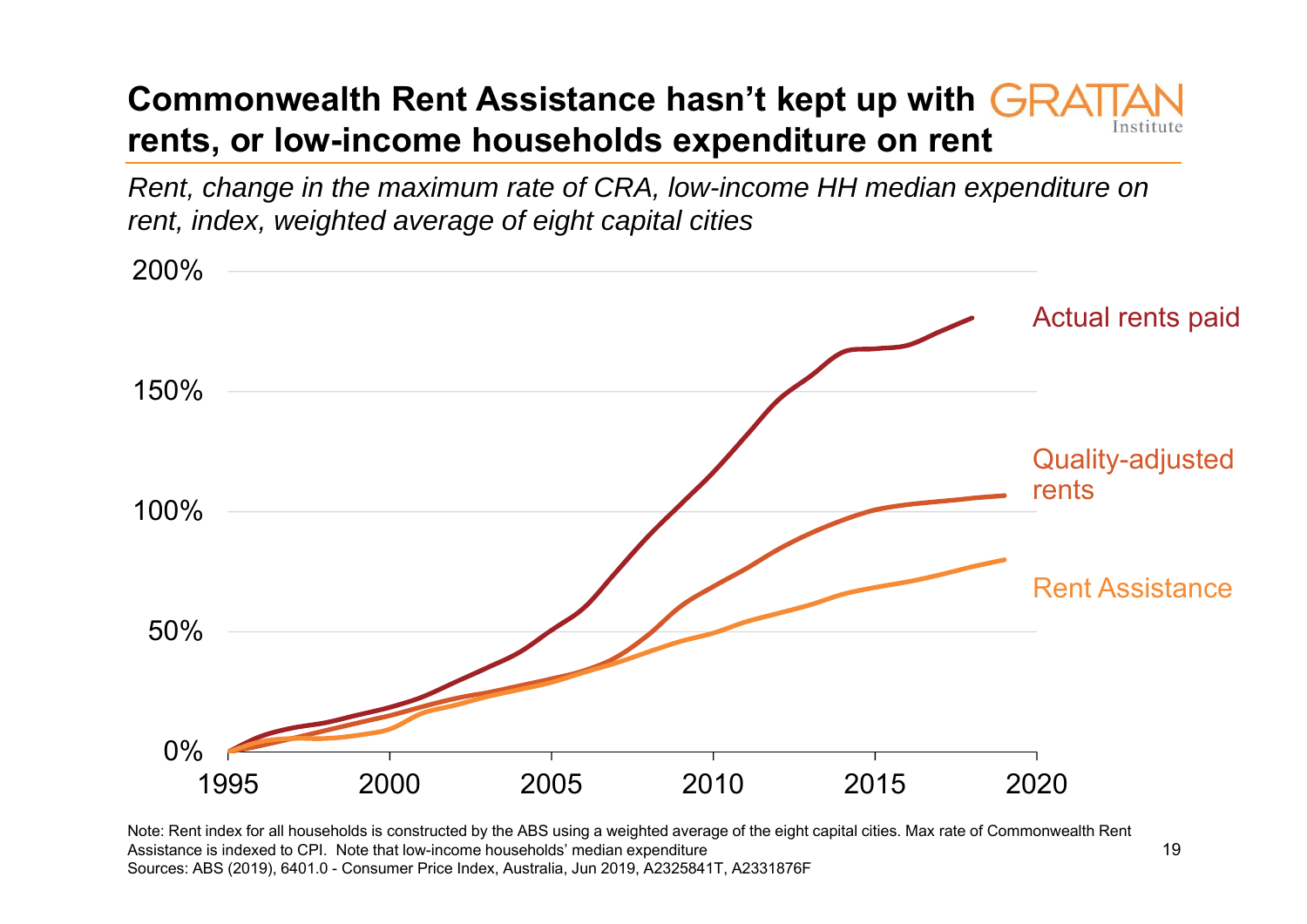### **Australian literature suggests increasing Rent Assistance has little impact on rents**



| <b>Most of any</b><br>increase in Rent<br><b>Assistance</b><br>wouldn't be<br>spent on rents | <b>Foard (1995)</b> – Renters are likely to spend almost all additional net income on<br>non-housing goods and services                                                                                                                |
|----------------------------------------------------------------------------------------------|----------------------------------------------------------------------------------------------------------------------------------------------------------------------------------------------------------------------------------------|
|                                                                                              | <b>Pender (1996)</b> – Even with a segmented private rental market, a \$100 million<br>increase in CRA would only increase rents by 0.59%                                                                                              |
|                                                                                              | <b>Bray (1997)</b> – When people on low incomes gain higher incomes, they spend<br>most of it on food, clothing, or bills                                                                                                              |
| <b>Rents would be</b><br>unlikely to<br><i>increase</i>                                      | Vipond (1987) – The price elasticity of supply for the private rental stock is<br>almost perfectly elastic, meaning landlords don't increase rents when demand<br>increases                                                            |
|                                                                                              | <b>Bray (1997)</b> – Each \$1 of Rent Assistance raises rents by 1 and 5 cents                                                                                                                                                         |
|                                                                                              | Hulse (2002) – concludes Australian housing market is already relatively well-<br>informed, regulated, and competitive – suggesting CRA increases would be<br>unlikely to cause rental price inflation                                 |
| <b>Increases in</b><br>rental subsidies                                                      |                                                                                                                                                                                                                                        |
|                                                                                              | Hyslop and Rea (2018) – Increased rental subsidies in Auckland saw rents<br>increase by 36 per cent of the value of additional subsidies, but mostly reflected<br>extra spending on (better) housing rather than higher rental prices. |
|                                                                                              | Kangasharju (2010) – Increasing housing allowances in Finland in 2002 also<br>increased rents by 60 to 70 cents in the dollar. But in Finland housing<br>allowances are paid directly to the landlords.                                |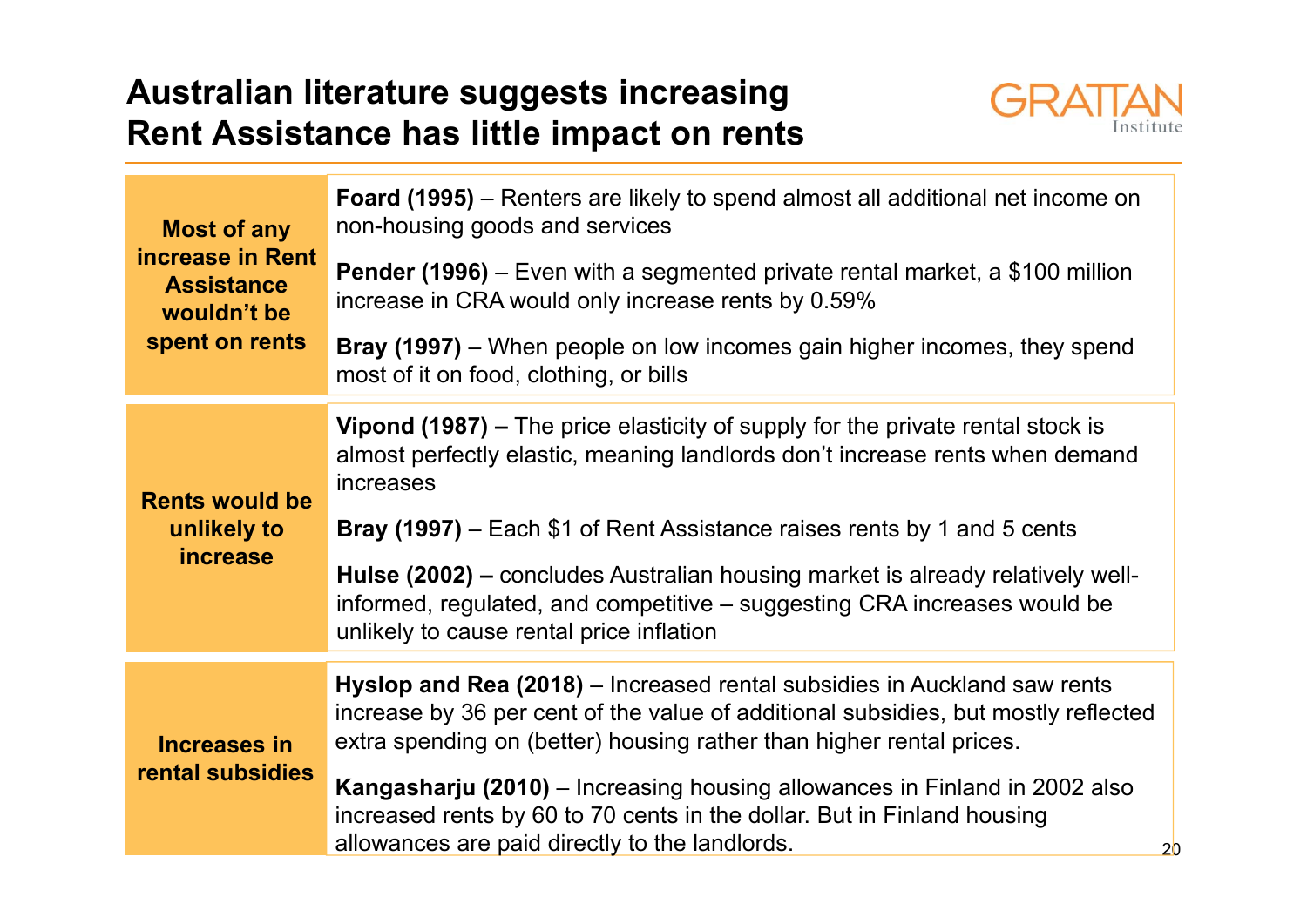

### **Housing low-income Australians in need**

#### **Housing isn't affordable to low-income earners**

- Low-income households are spending more of their budgets on housing
- Victoria's **homelessness** problem is getting worse
- Worsening housing affordability **widens inequality**

#### **Housing supply matters for people at the bottom but policy is failing**

- **Private rental** is important for the bottom; but **construction** lags **population growth**
- **More supply** would **reduce rents**; **tenancy reforms** to make housing secure

#### **Rent assistance is a cost-effective way to house most low-income earners**

- Rent assistance is **well targeted** by need; it's **fair**; but it **hasnt kept up with rental costs**
- Little evidence that Rent Assistance **pushes up rents**

#### **Expand social housing for the most vulnerable, but not for everyone**

- There is a strong case for **more social housing** for those at risk of **long-term homelessness** that **can't access private rental housing**
- Stagnating social housing stock means little available for new high-needs groups
- Housing first approaches are effective, but **expensive,** and there are no free lunches
- **Social housing** would be an effective **fiscal stimulus** giving slowing residential construction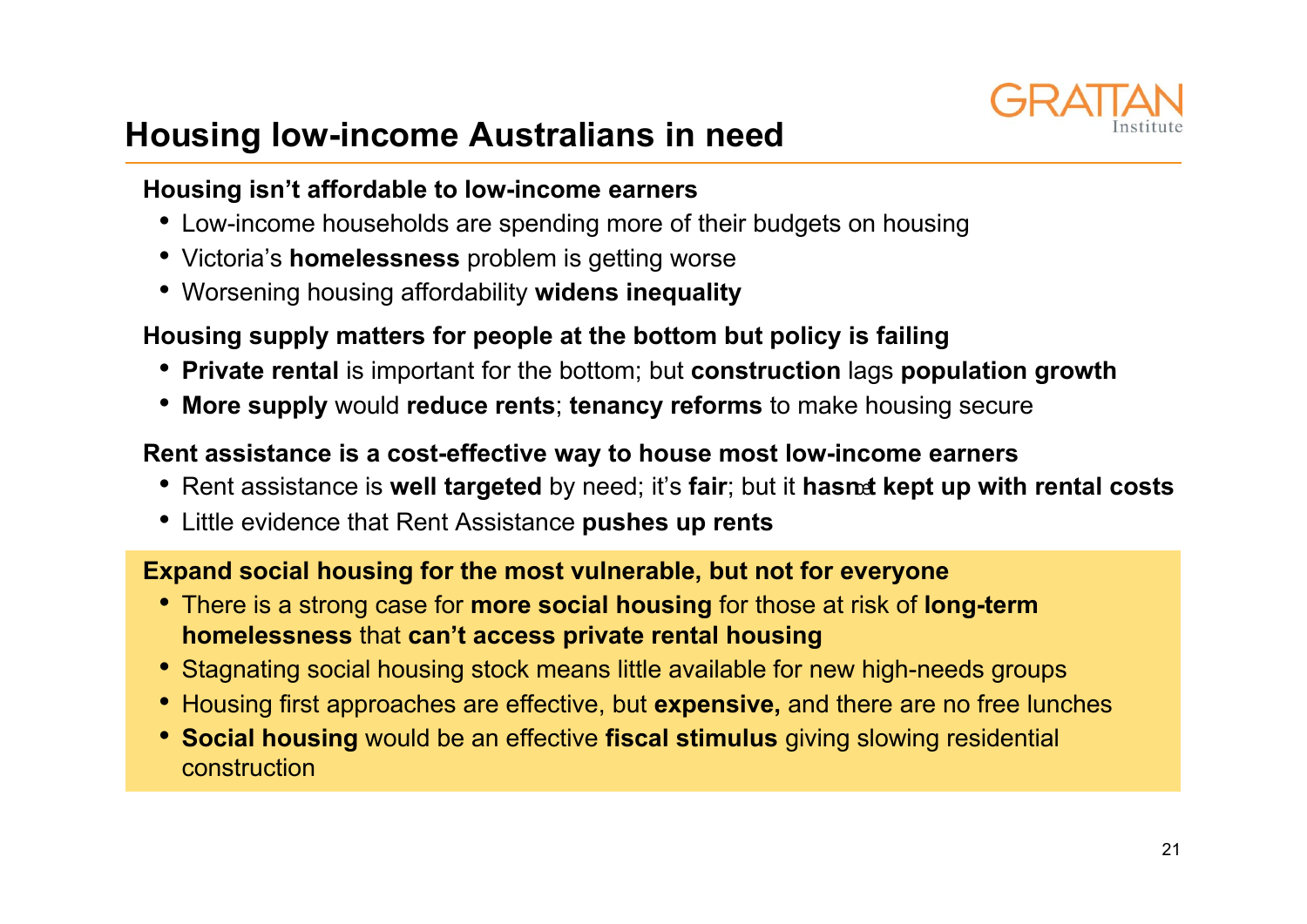### **Social housing substantially reduces the risk of homelessness**



"…a lack of adequate and affordable housing contributes to housing stress and homelessness, and is detrimental to people's physical and mental health. Homelessness affects life expectancy, with **homeless people estimated to live 15– 20 years less than the mainstream population**."

Productivity Commission, *Report on Government Services: Housing and Homelessness*, 2017, G.11

"In the period following placement, **the person's probability of experiencing homelessness was 13 percentage points** lower than similar individuals not in social housing, who have a homelessness rate of about 20%. This is equivalent to a **65% reduction in the risk of homelessness for social housing residents**."

Scutella, R., *Social housing protects against homelessness – but other benefits are less clear*, The Conversation, 4 July 2018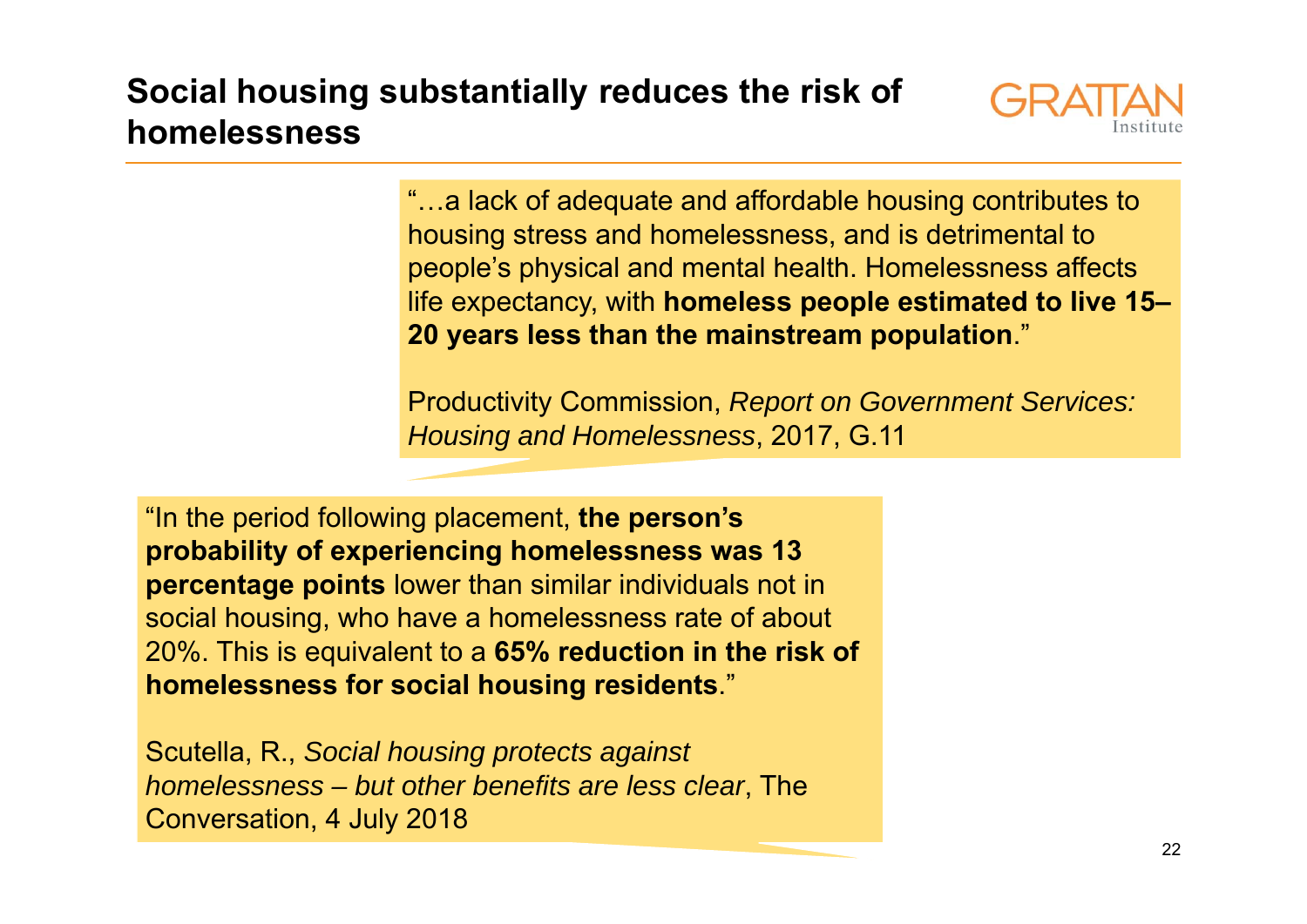### **Social housing has never housed most low-income Australians, but the stock is stagnating**



Social housing as a proportion of all housing, per cent



23 *Note: Before 1996 community housing was not recorded in the Census, but it likely accounted for a small amount of the total social housing stock. Sources: Grattan analysis of ABS (1978), ABS (1983), ABS (1988), ABS (1993), ABS (1997), ABS (2001), ABS (2006), ABS (2011) and ABS (2016)*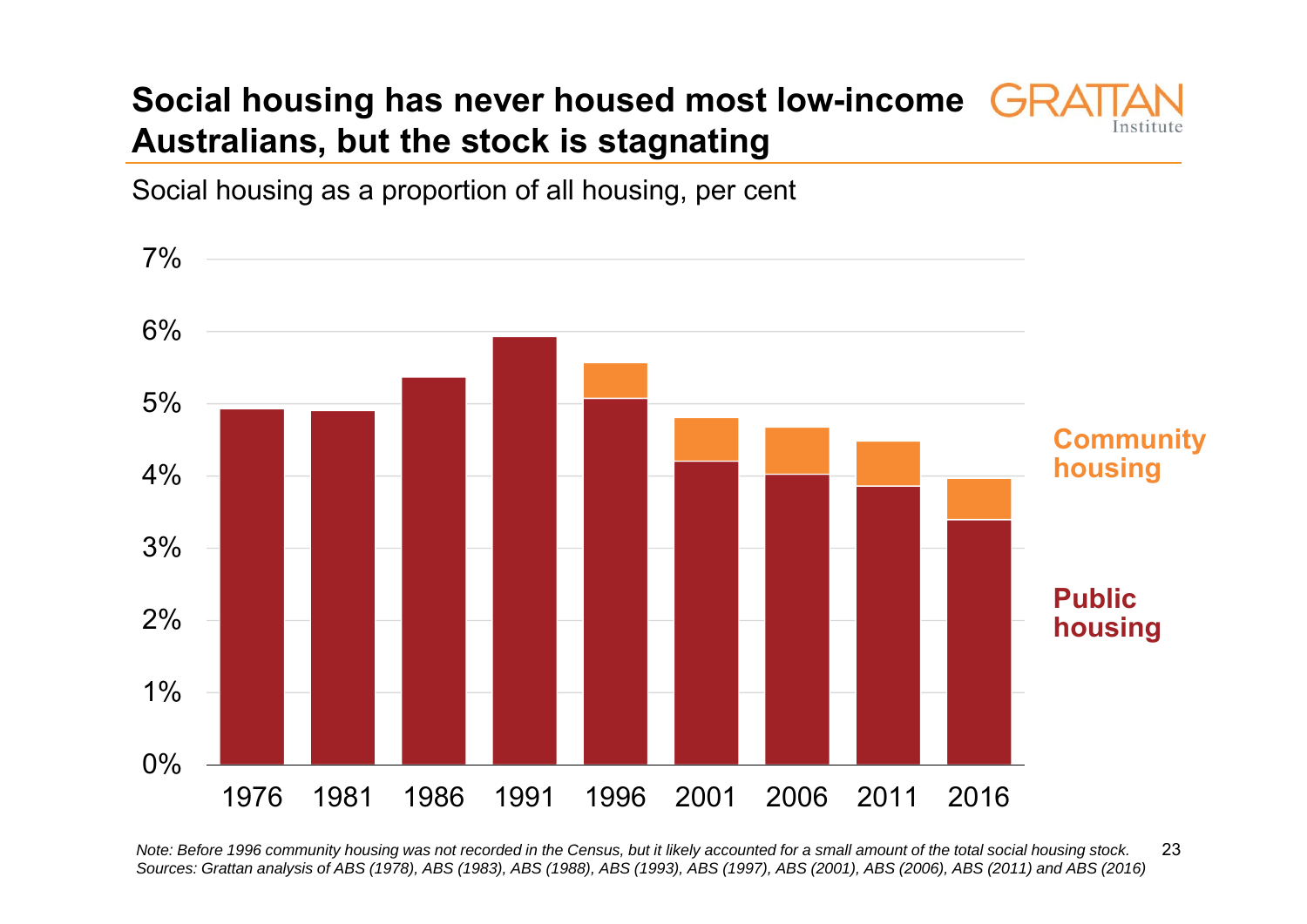### **Many Australians are 'eligible' for social housing, but for most it's a false promise**



Gross income limits to apply for social housing waitlist, per state, 2018

|                                         | Single, no children                   |                       | Couple, no children                   |                       |
|-----------------------------------------|---------------------------------------|-----------------------|---------------------------------------|-----------------------|
|                                         | <b>Gross income</b><br>threshold (\$) | <b>Share eligible</b> | <b>Gross income</b><br>threshold (\$) | <b>Share eligible</b> |
| <b>NSW</b>                              | 31,720                                | 48%                   | 43,680                                | 24%                   |
| <b>VIC</b> (Register of Interest)       | 51,584                                | 66%                   | 78,936                                | 50%                   |
| VIC (Priority access list) <sup>a</sup> | 28,860                                | 40%                   | 49,868                                | 30%                   |
| <b>QLD</b>                              | 31,668                                | 44%                   | 39,260                                | 17%                   |
| <b>WA</b> (Metro and country)           | 22,360                                | 13%                   | 34,840                                | 9%                    |
| <b>WA</b> (North West and Remote)       | 31,720                                | 48%                   | 48,880                                | 32%                   |
| <b>SA</b>                               | 50,856                                | 74%                   | 66,508                                | 46%                   |
| TAS <sup>b</sup>                        | 28,704                                | 52%                   | 49,608                                | 35%                   |
| <b>ACT</b>                              | 37,180                                | 29%                   | 46,436                                | 8%                    |
| <b>NT</b>                               | 41,028                                | 34%                   | 53,300                                | 12%                   |

24 Notes: Assumes 5 per cent nominal wage growth from 2015-16 to 2018. Application eligibility criteria may be different from the ongoing eligibility criteria once allocated housing. **a**. Priority access applicants may be offered a home sooner. Applicants may be eligible if they are subject to violence in their own home, need to move for health reasons, have current housing inadequate for their family size, live in emergency or transitional housing, stay with someone temporarily while looking for a home. **b**. To be eligible for social housing in Tasmania, one's incomes must qualify for a Commonwealth Low Income Healthcare card. Source: ABS Survey of Income and Housing (2017), State Government Websites (2018), Department of Human Services (2018)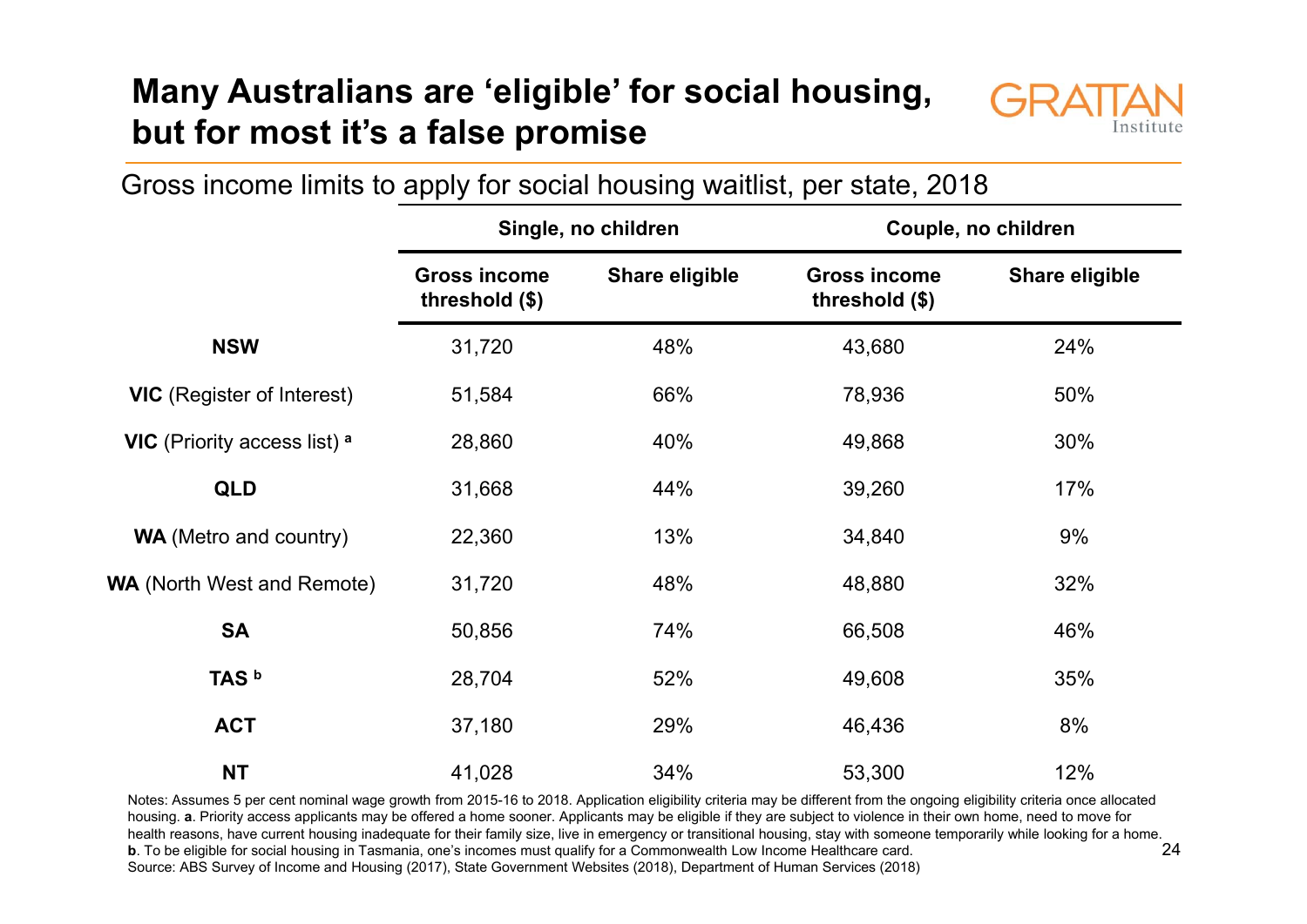### **Most social housing tenants have been there for more than five years**





Per cent of social housing households, 2016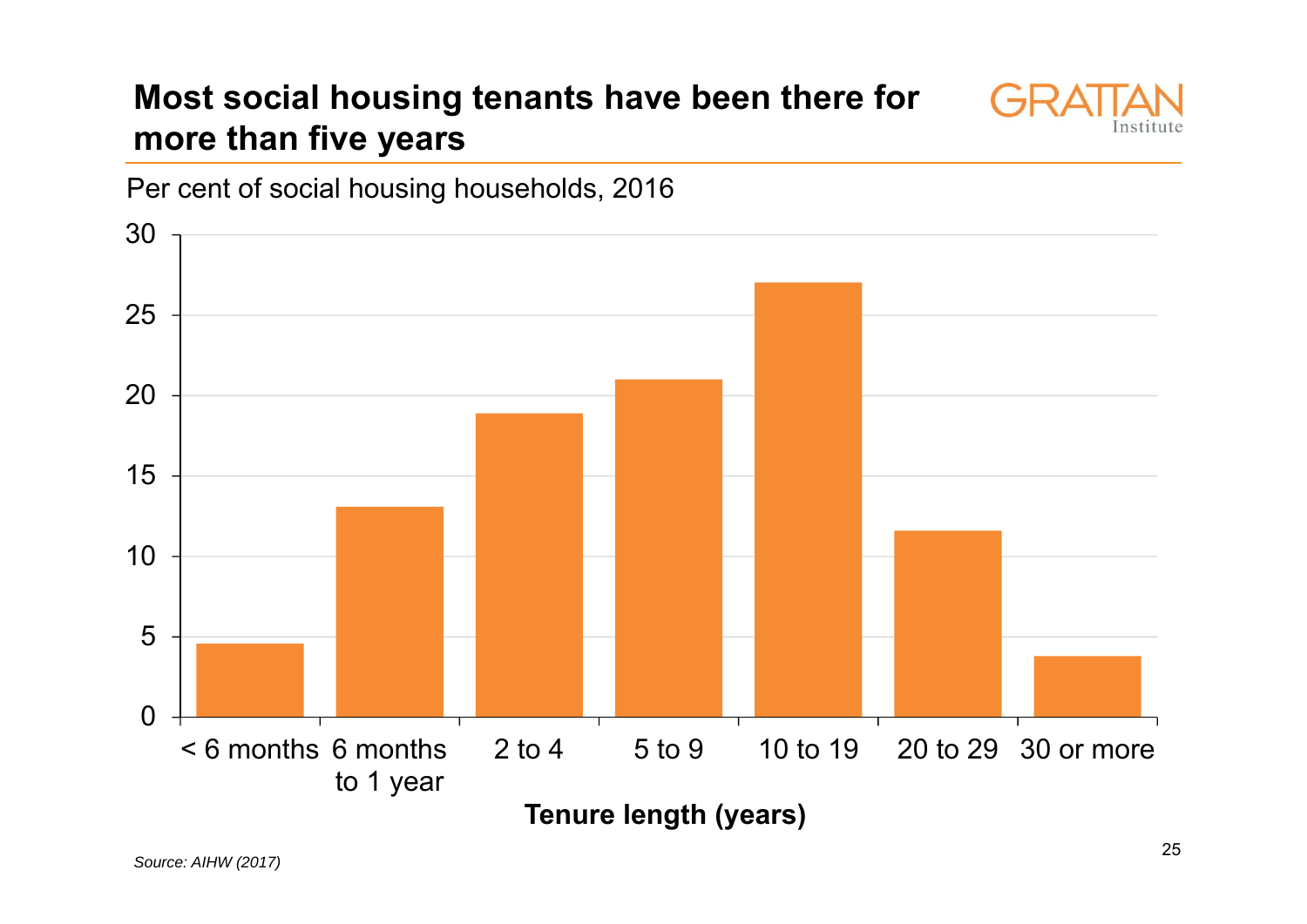#### **Very few tenants leave social housing of their own**   $G \cup C$ **accord**



Per cent of public housing exits, 2012-13

*Source: Wiesel, Pawson, Stone, Herath, and McNelis (2014)*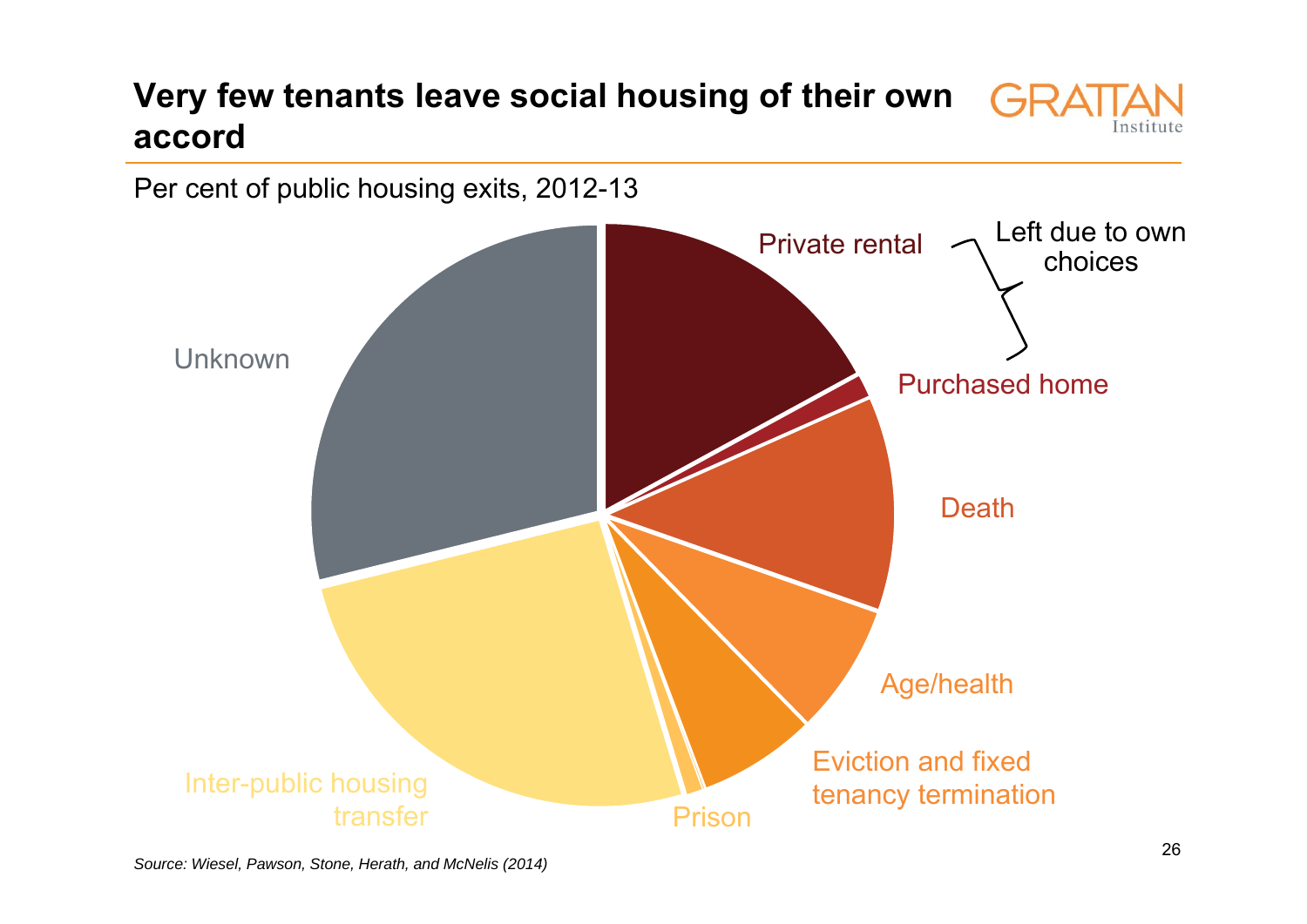### **New 'greatest needs' public housing tenants were mostly homeless prior to entry**



Greatest need households allocated into public housing by main reason for need, proportion, 2016-17



*Notes: Data unavailable for NT. Where multiple categories apply main reason is recorded. "Other" is undefined in the source data, but likely includes other outstanding reasons for which the State Housing Authority would determine a household in great need. Source: AIHW 2018 Housing Assistance – Priority Groups. Table priority.2*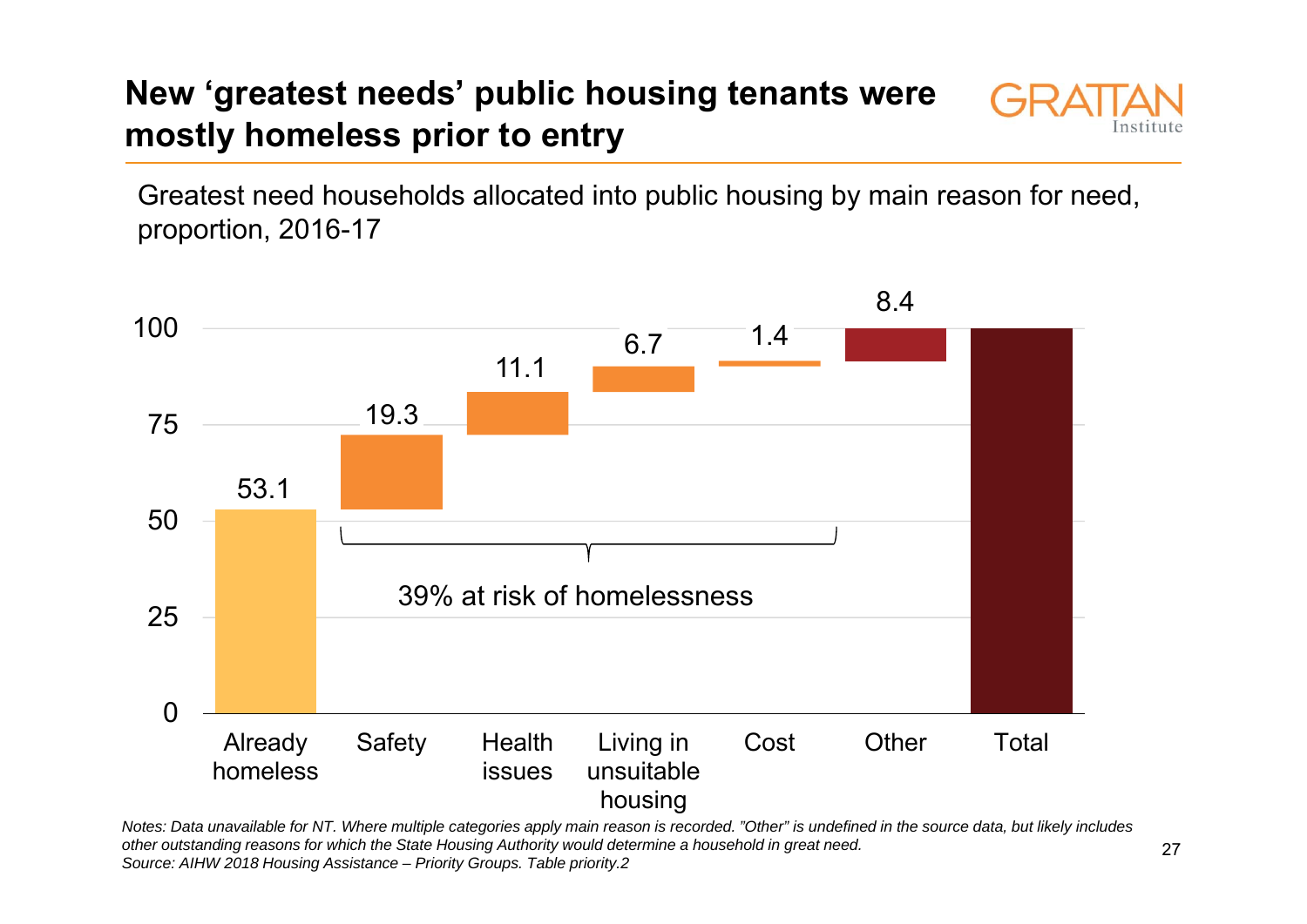### **But many high needs applicants aren't getting assisted**



Number of new "greatest needs" applicants and number of new households assisted for social and community housing, 2013-2017



Notes: A "greatest need" applicant is a low-income household which at the time of allocation was either homeless, had their life or safety at risk in their current accommodation, had housing inappropriate to their needs, or had very high rental housing costs. A low income greatest need household satisfies eligibility for housing assistance

Source: Productivity Commission, Report on Government Services, Housing, 2018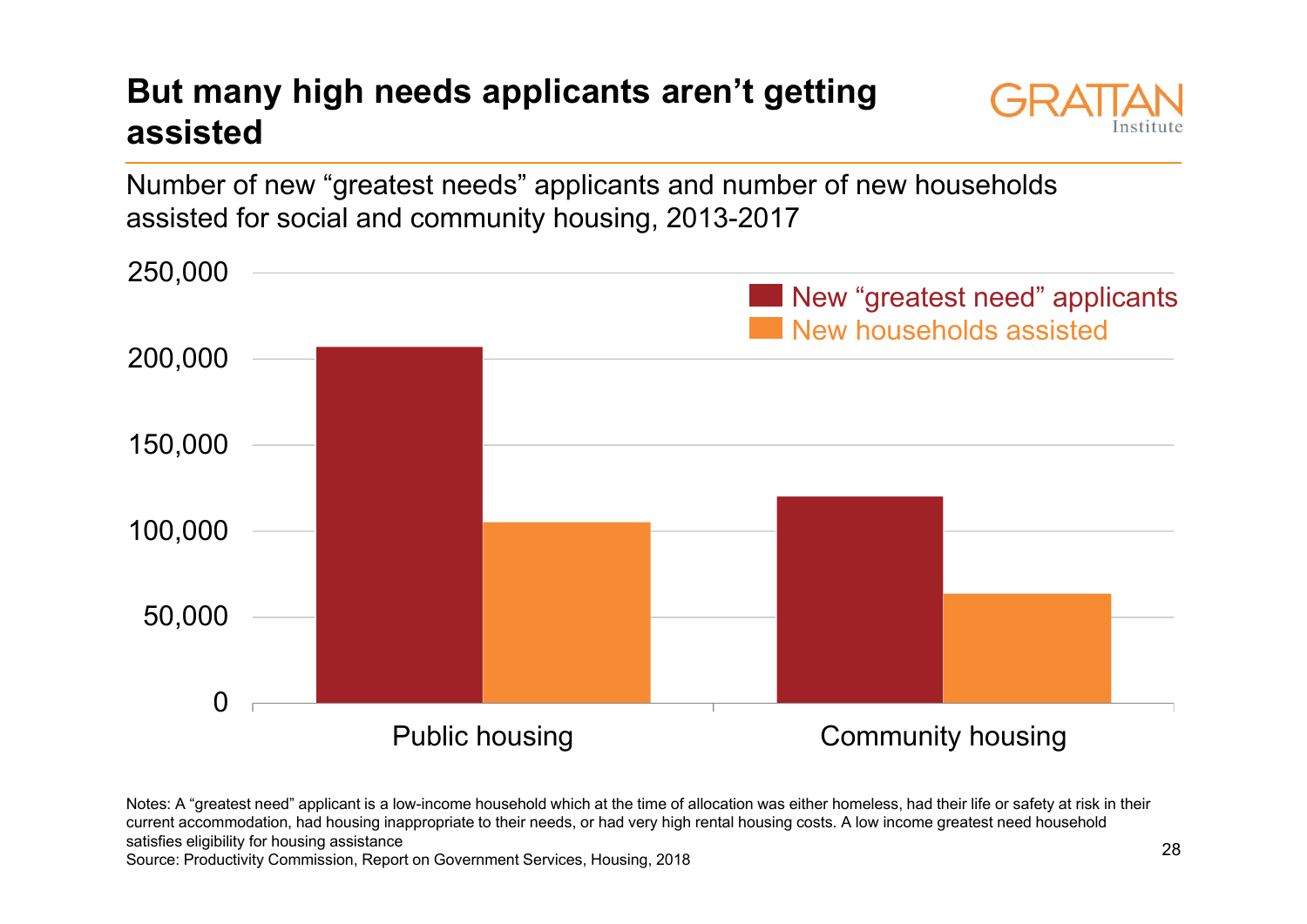### **But providing substantially more social housing will be** *very* **expensive**



Estimates of average cost per year of providing a social and affordable housing unit, compared to NRAS subsidies



*Notes: COAG estimates are for income based rents, not exceeding 25 % of a \$30,000 annual income for social housing, or 75 % of a \$47,500 annual income for affordable housing. Public Housing is based on net recurrent real government spending per average public housing unit. AHURI estimate based on providing 5.5% increase on social housing dwellings across 20 years. COAG figures also assume a capital cost of \$225,000. Sources: COAG Affordable Housing Working Group, Supporting the implementation of an affordable housing bond aggregator, September 2017, p.12.; Productivity Commission Report on Government Services, Housing 2018; Lawson, J et al (2018), Social housing as infrastructure: an investment pathway, AHURI Final Report 306, p. 55.*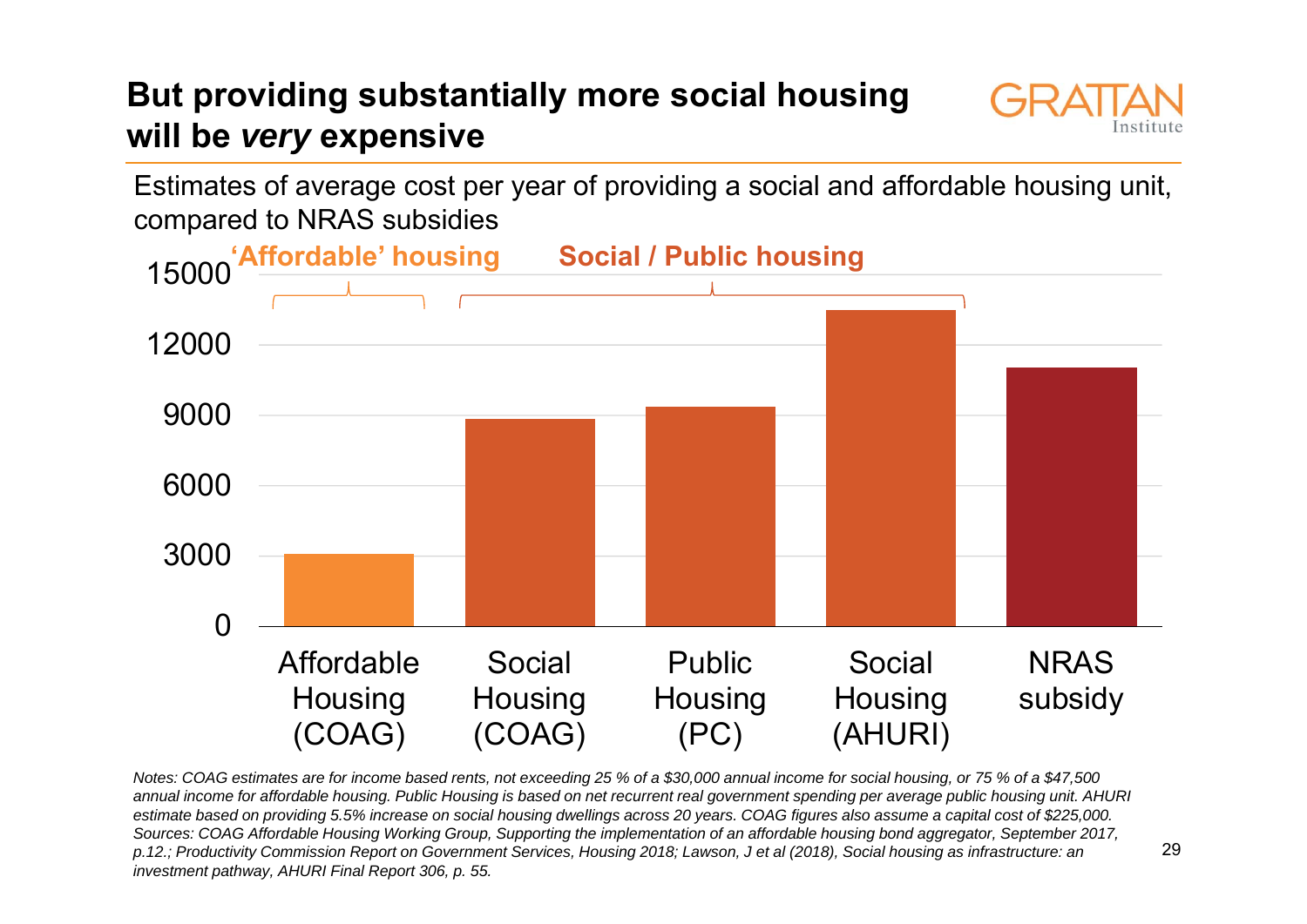### **The fall in construction employment appears to be accelerating**



Weekly Payroll jobs index, benchmarked to 14 March 2020

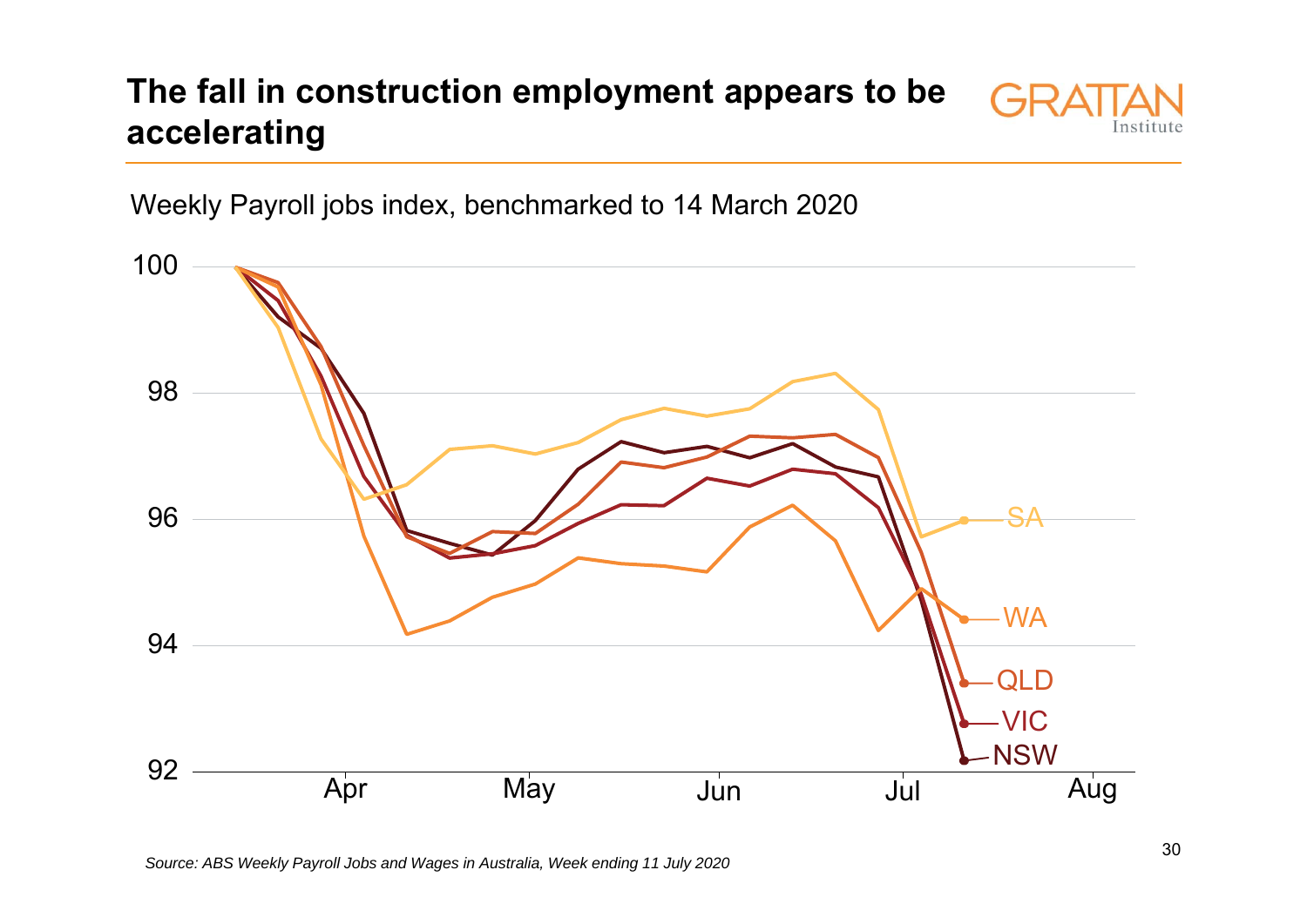### **Expect more job losses in the coming months, especially in construction**



Potential change in jobs in sector assuming no government assistance from March 2020 to March 2021, thousands

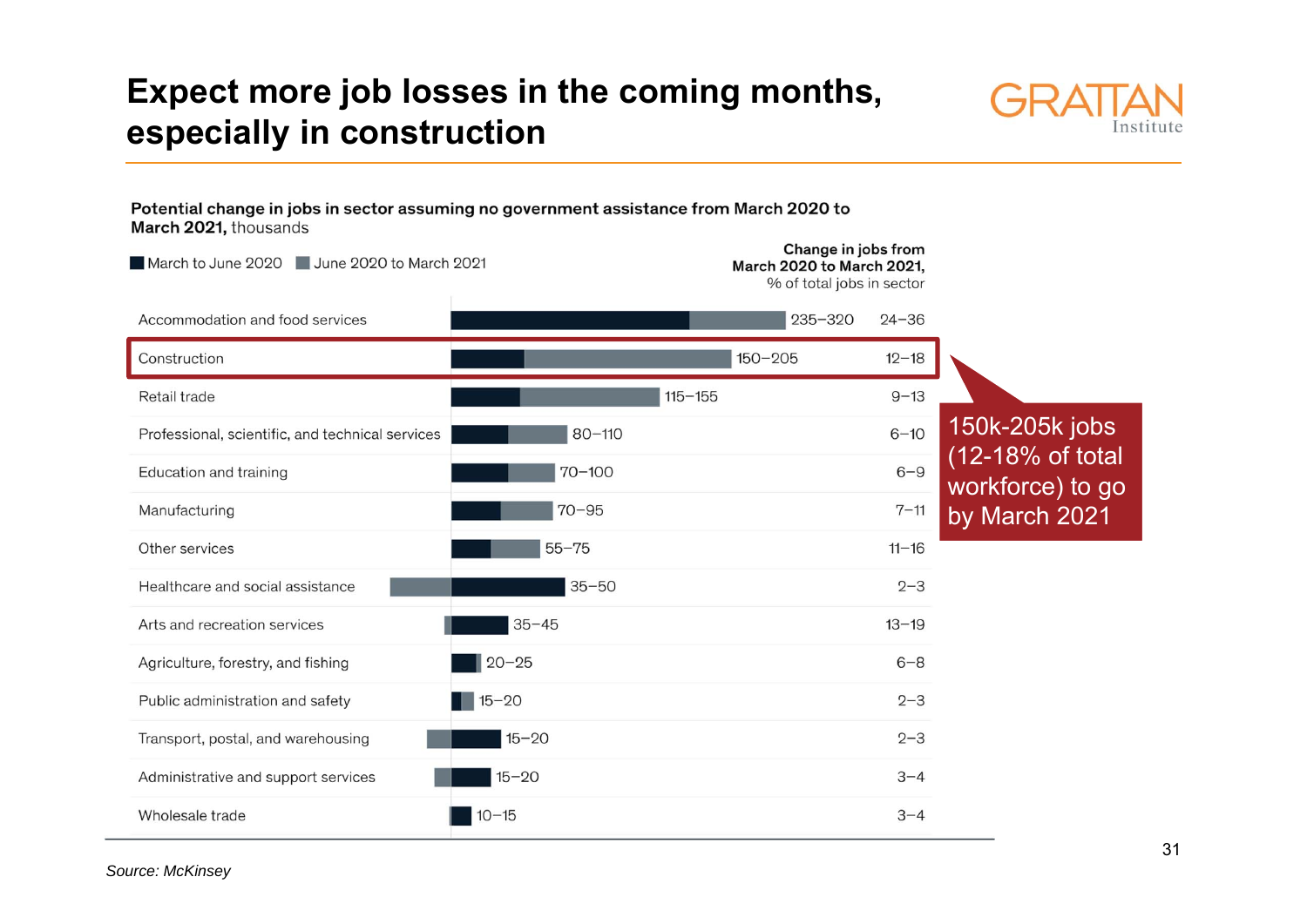### **Social housing would make for very effective stimulus**



*"The Commonwealth Social Housing Initiative will provide up to \$6.0 billion to fund the construction of approximately 20,000 new public and community housing dwellings, to be largely completed by December 2010.*

*"The Government will also provide \$200.0 million in 2008-09 and \$200.0 million in 2009-10 for repairs to existing public housing stock."* 

Australian Government, *Updated Economic and Fiscal Outlook,* February 2009.

# NATIONAL PARTNERSHIP AGREEMENT ON SOCIAL **HOUSING**

#### Council o Australiar sovernmen

#### An agreement between

the Commonwealth of Australia and the States and Territories, being: the State of New South Wales; the State of Victoria; the State of Oueensland; the State of Western Australia; the State of South Australia: the State of Tasmania; the Australian Capital Territory; and the Northern Territory of Australia.

This Agreement facilitates the establishment of a 'Social Housing Growth Fund' that will support reforms to increase the supply of social housing.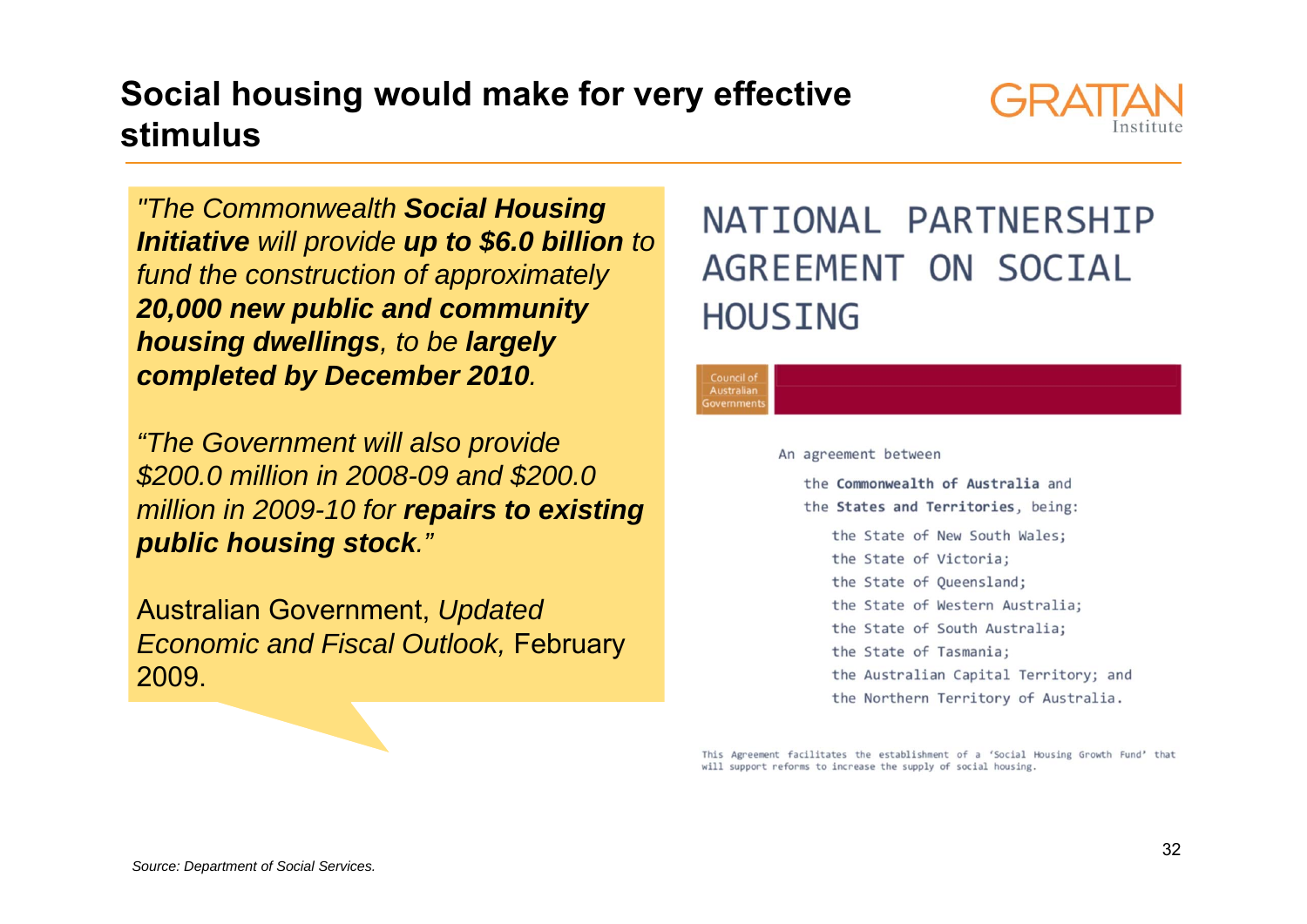

### **… and in very quick time**

Dwelling approvals, public sector, rolling 12 month sum

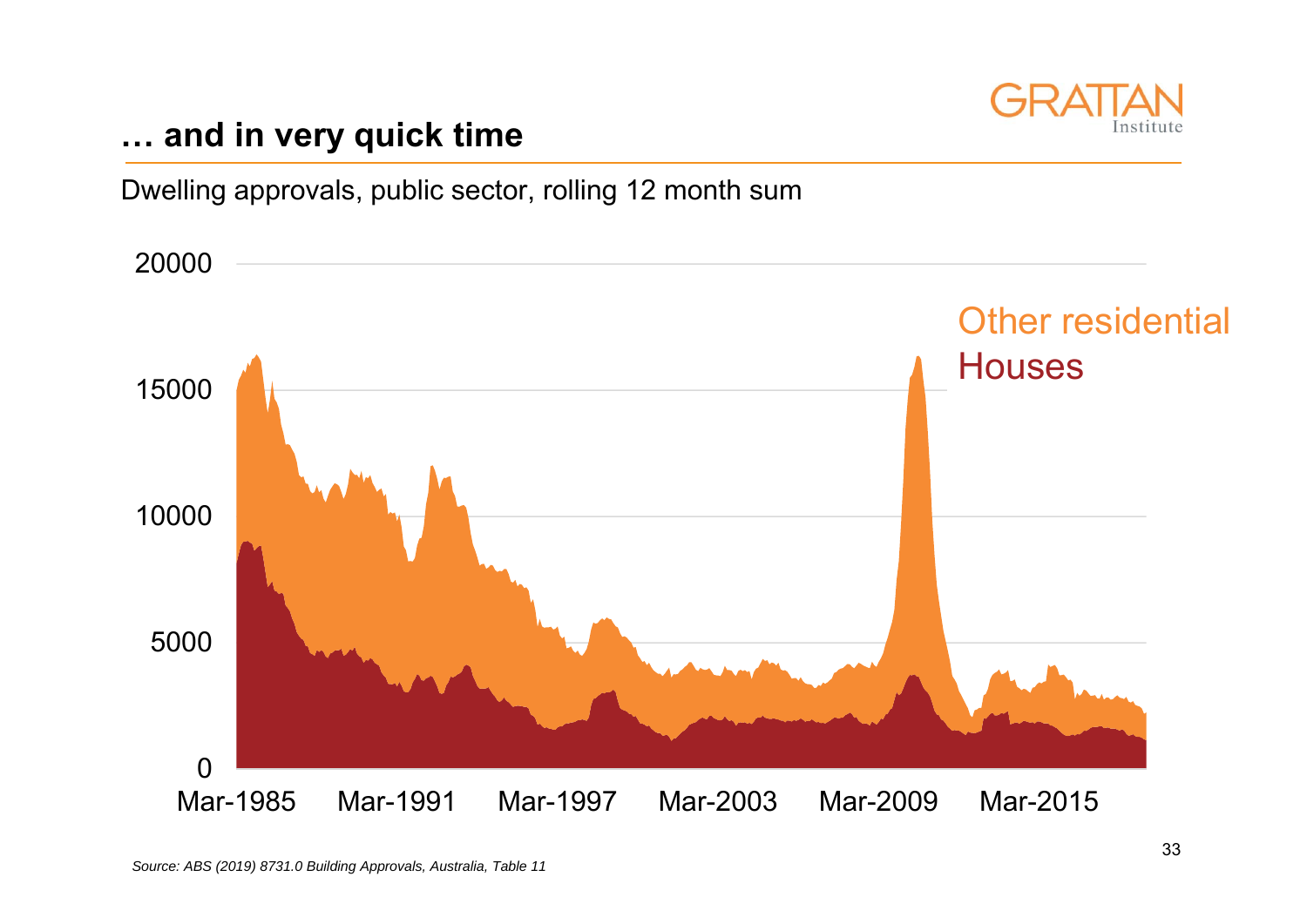

### **Housing low-income Australians in need**

### **Housing isn't affordable to low-income earners**

- Low-income households are spending more of their budgets on housing
- Victoria's **homelessness** problem is getting worse
- Worsening housing affordability **widens inequality**

### **Housing supply matters for people at the bottom but policy is failing**

- **Private rental** is important for the bottom; but **construction** lags **population growth**
- **More supply** would **reduce rents**; **tenancy reforms** to make housing secure

#### **Rent assistance is a cost-effective way to house most low-income earners**

- Rent assistance is **well targeted** by need; it's **fair**; but it **hasnt kept up with rental costs**
- Little evidence that Rent Assistance **pushes up rents**

### **Expand social housing for the most vulnerable, but not for everyone**

- There is a strong case for **more social housing** for those at risk of **long-term homelessness** that **can't access private rental housing**
- Stagnating social housing stock means little available for new high-needs groups
- Housing first approaches are effective, but **expensive,** and there are no free lunches
- **Social housing** would be an effective **fiscal stimulus** giving slowing residential construction

#### **More affordable housing is not the answer**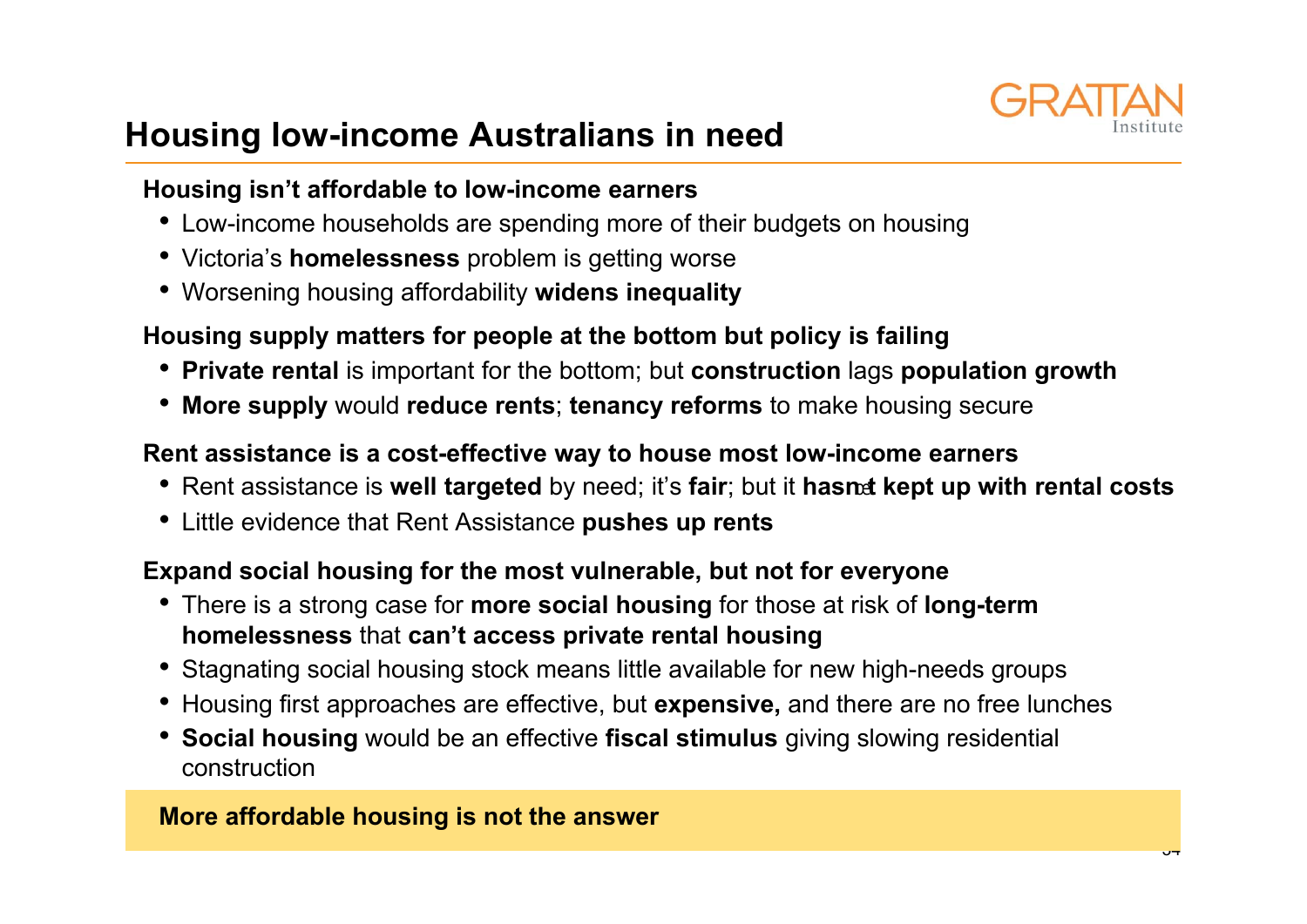# **Affordable housing is typically not well targeted at those that need it most**



*Share of NRAS households by unequivalised household income, 2015-16*



### **Households with gross household incomes below...**

*Notes: Household income isn't equivalised for household size due to limitations in the NRAS data. Source: DSS Tenant demographic report 2016; ABS SIH 2015-16; Grattan analysis*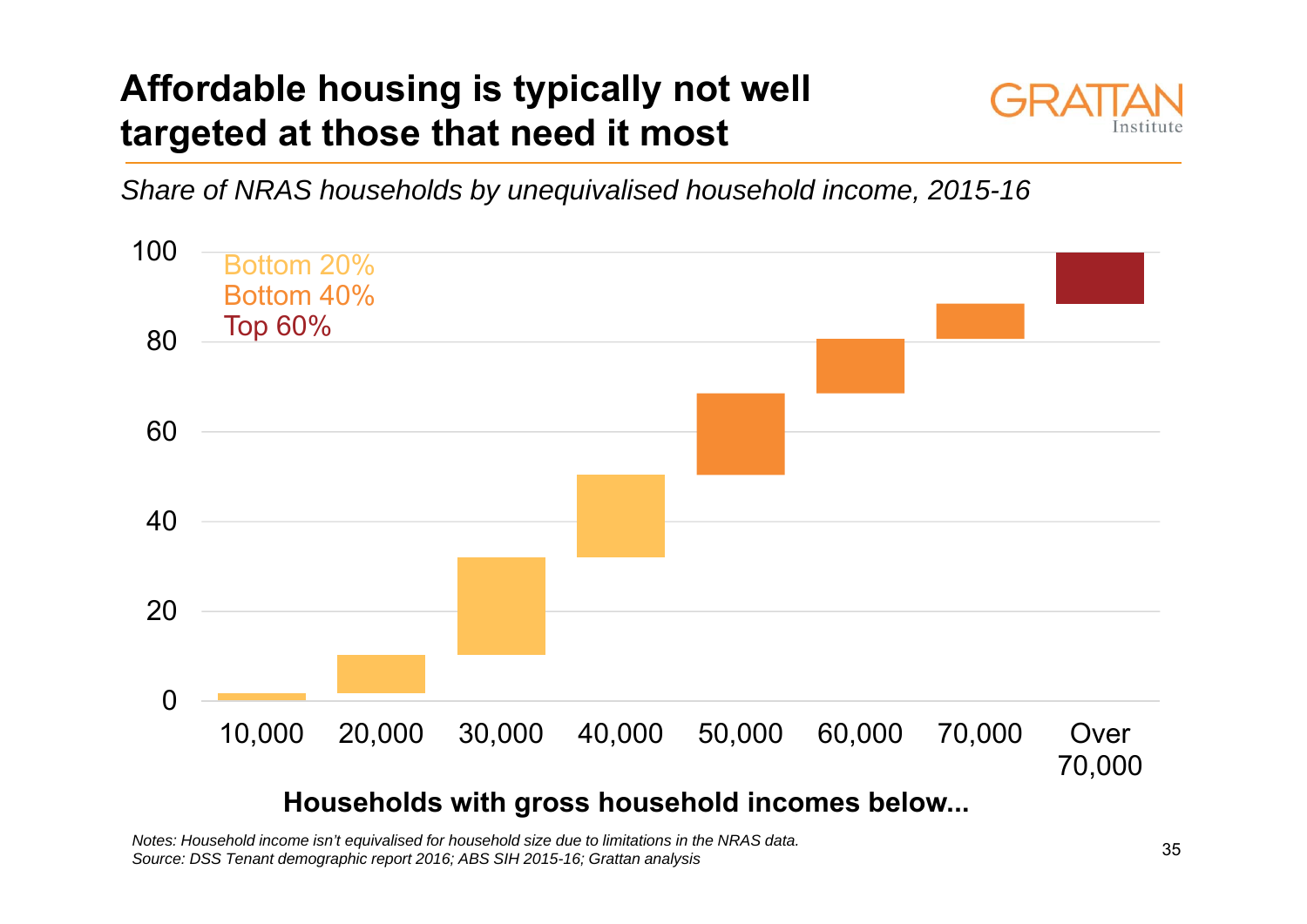### **NRAS subsidies are greater than what's required in every suburb in Australia**





*Notes: Assumes a landlord incentive of \$10,983 for a 20 per cent rent subsidy in each suburb. Incentive for the 2015-16 calendar year is an average of incentives for the 2015-16 and 2016-17 financial years. Assumes that each allocation would have market rent equal to the suburb median. Some suburbs are unable to be matched up, given different naming between the ABS and DHS, however the analysis captures over 99 per cent of all NRAS allocations. Source: DHS December 2016 NRAS Quarterly Report; ABS Census 2016*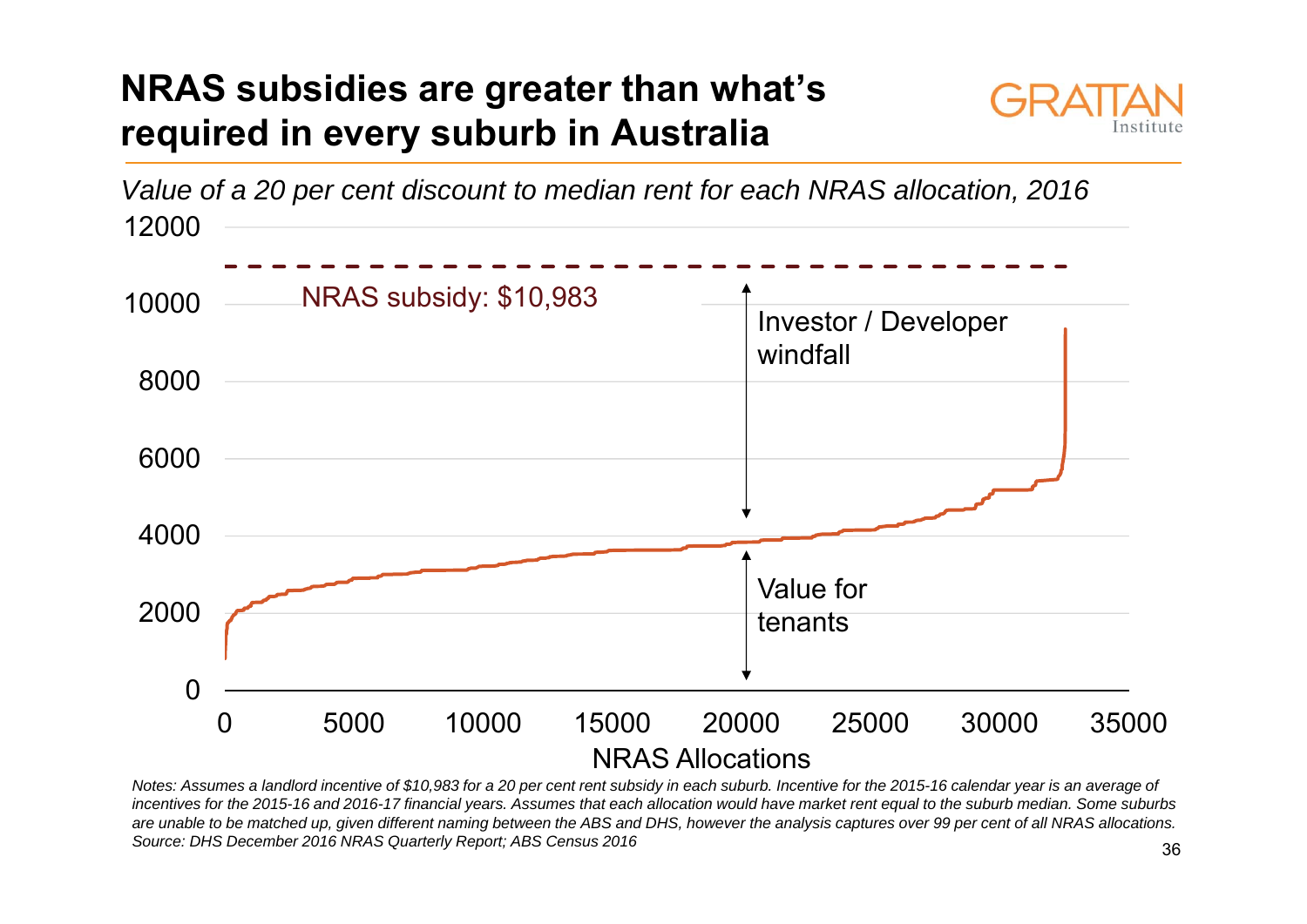# **NRAS subsidies also don't vary with the** *size* **(or location) of the dwelling constructed**



Value of a 20 per cent rental discount on the median rental dwelling by SA2, Victoria, 2018, thousands



*Notes: Data is for new bonds lodged in September 2018. Total LGAs = 79. Data unavailable for some LGAs, for some dwelling sizes, due to small number of new bonds lodged. 1 BR Flat reports 57 LGAs, 2 BR Flat reports 68 LGAs, 3 BR House reports 78 LGAs, 4 BR House reports 65 LGAs. NRAS Incentive reported is for 2018-19, valued at \$11,192. Use of new bond information likely incorporates the new build premium which may boost the market rent value of NRAS properties.* 

#### *Source: Victorian Rental Report September Quarter 2018.*

### **2 bedroom flat**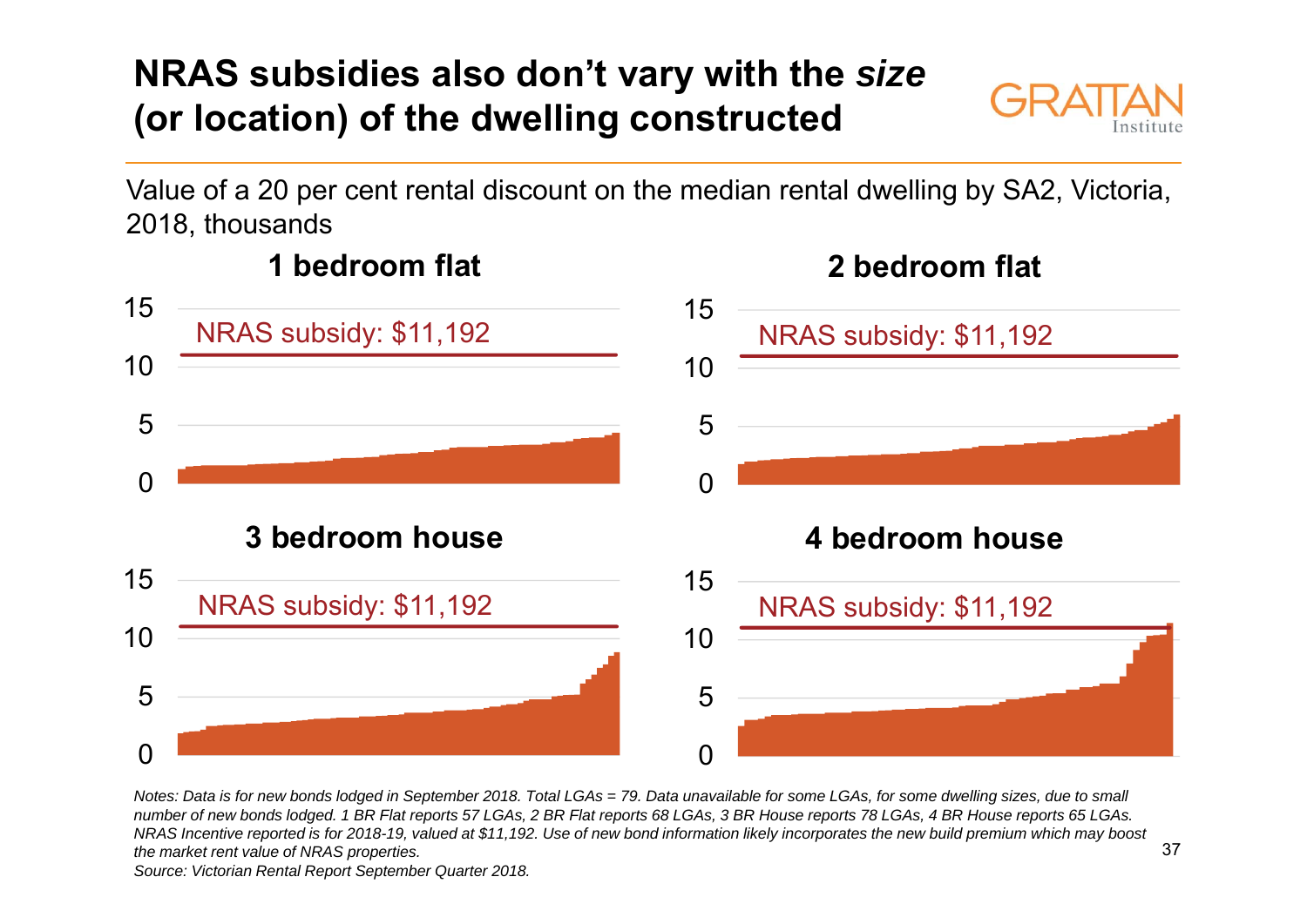### **Most NRAS dwellings were small, so landlords could pocket more of the subsidy**





*Source: Quarterly Performance Report Sept 2018, Table 11.* 38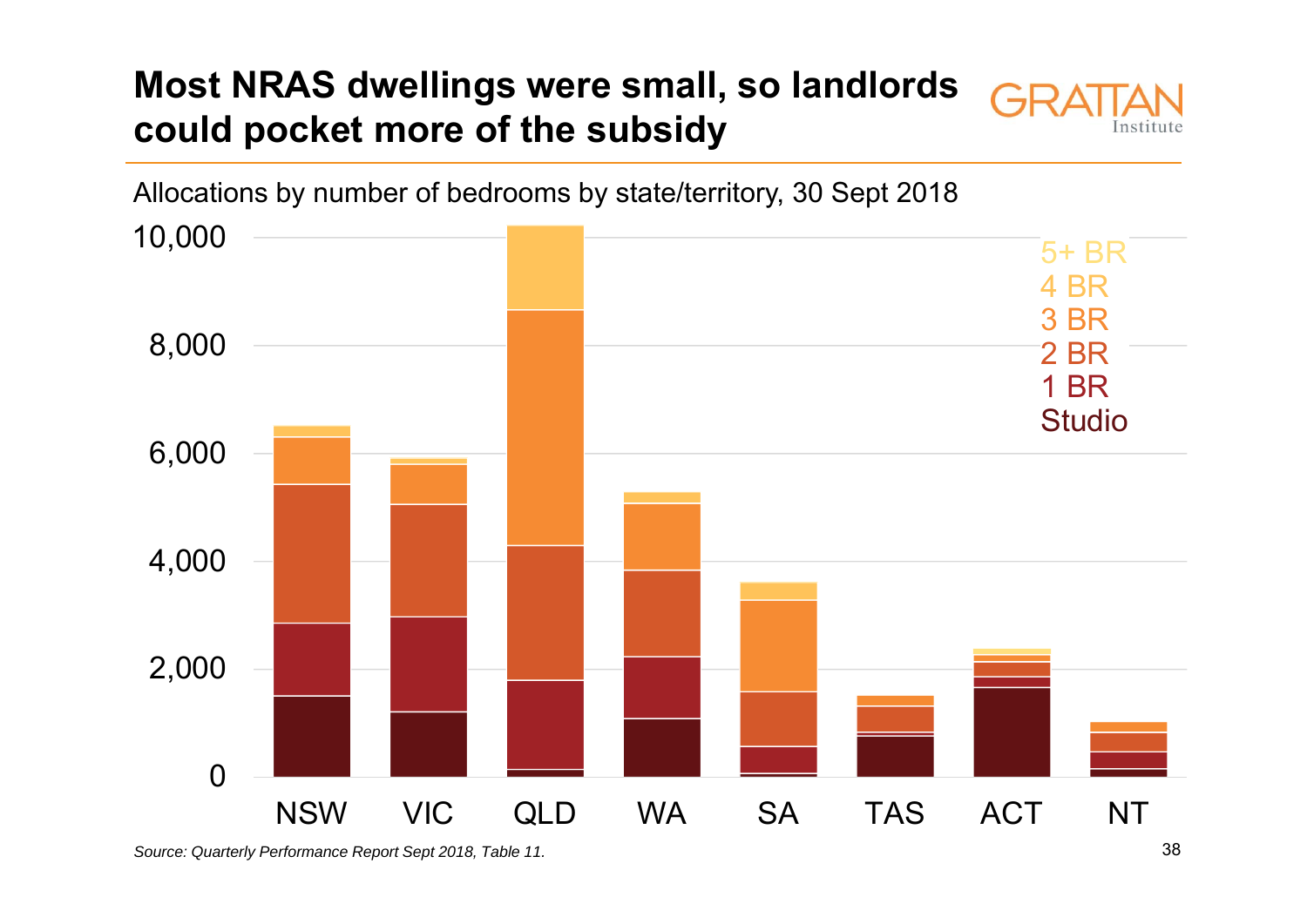# **Fewer NRAS properties were delivered than planned, and at a much slower rate**



*Subsidies provided to NRAS investors, cumulative, March 2018* 60,000



*Source: DSS Monthly and quarterly reporting*

*Notes: Cumulative figures at April for each year. 2018 figures are for March due to available data. Figures are for dwellings built and able to be rented, do not include reserved allocations still being built.*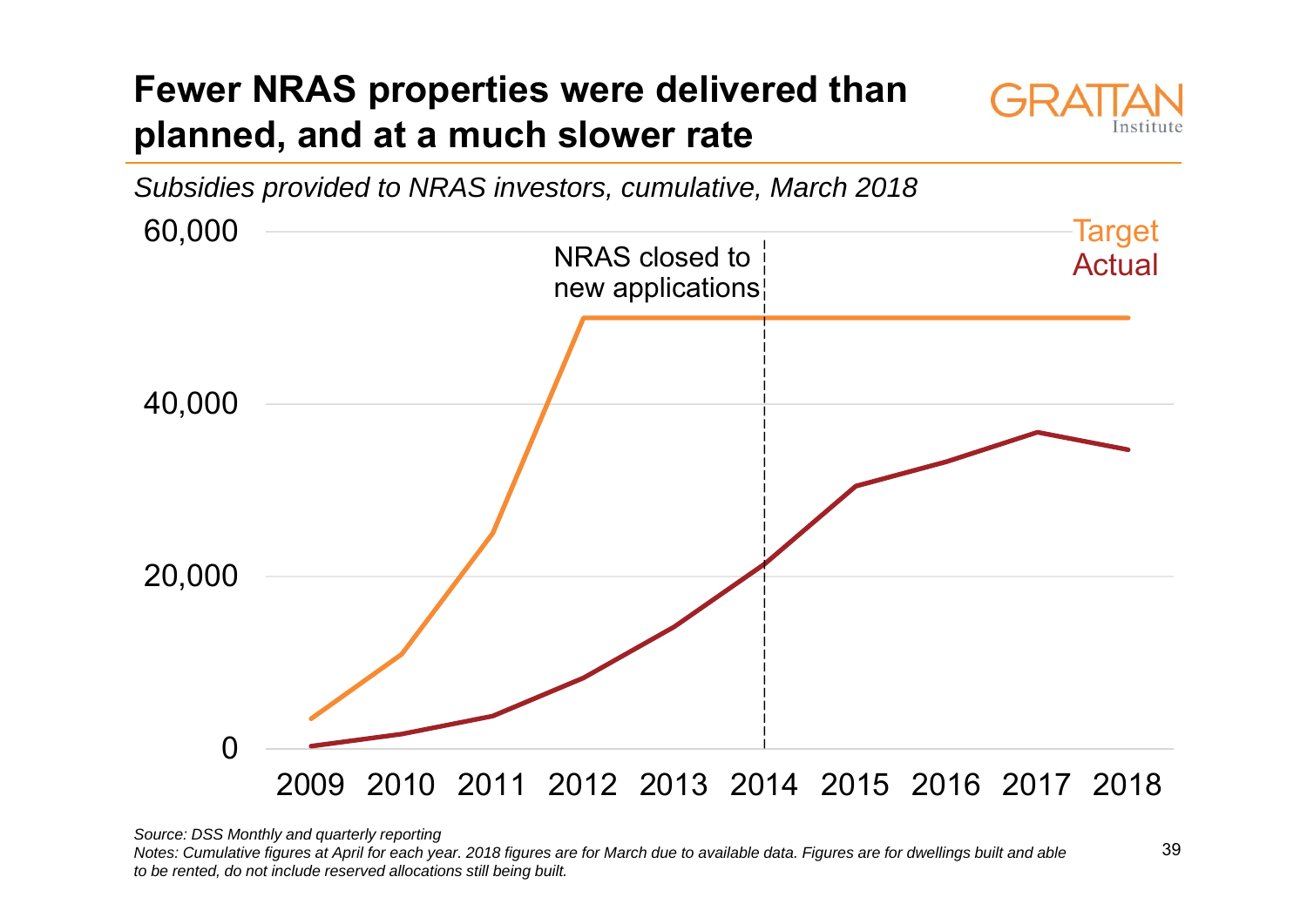### **Grattan's earlier housing work focused on affordability more broadly**





March 2018

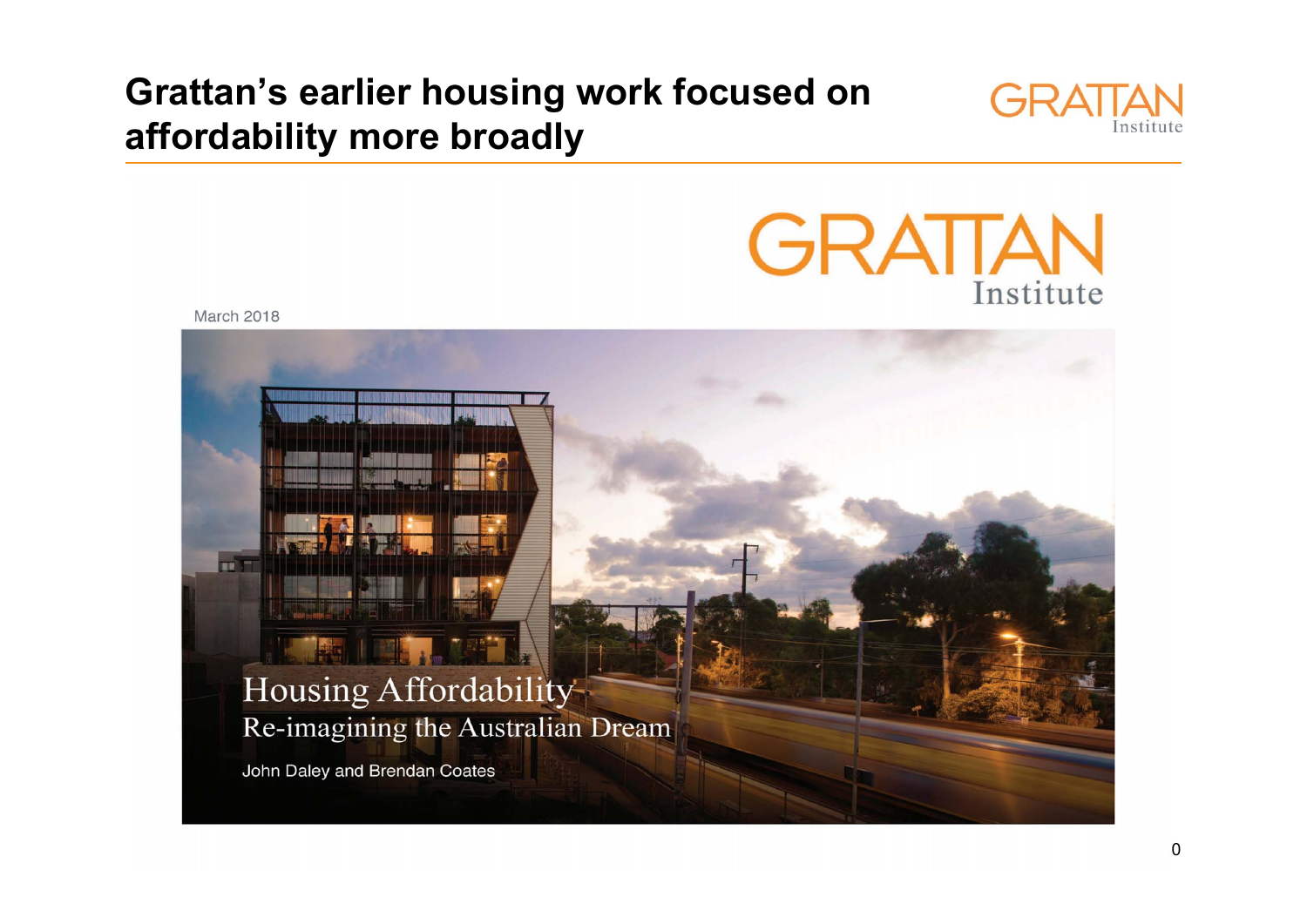### **It found that all the important reforms are difficult; all the easy reforms are cosmetic**





or social impacts should not be treated with spurious precision. For many of these effects there is no common metric, and their relative importance depe**Ad**'s on *Notes: Prospective policies are evaluated on whether they would improve access to more affordable housing for the community overall, assuming no other policy changes. Assessment of measures that boost households' purchasing power includes impact on overall house prices. Our estimates of the economic, budgetary the weighting of different political values. Consequently our assessments are generally directional and aim to produce an informed discussion.*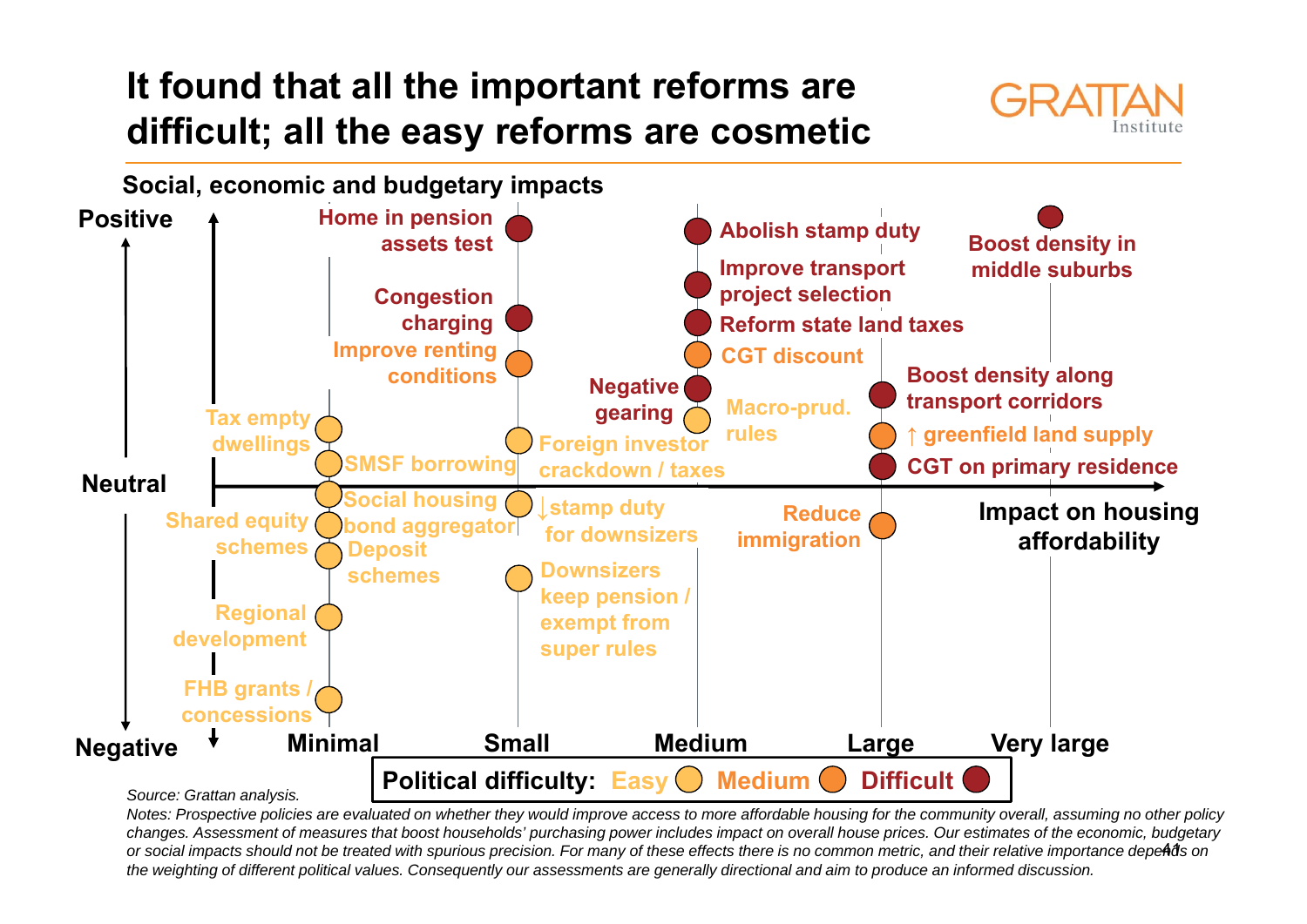### **In Victoria, areas that built more housing have seen lower growth in rents**



Change in median rents by LGA, 2006 to 2016

Change in housing stock per inhabitant aged 20+ (per cent)